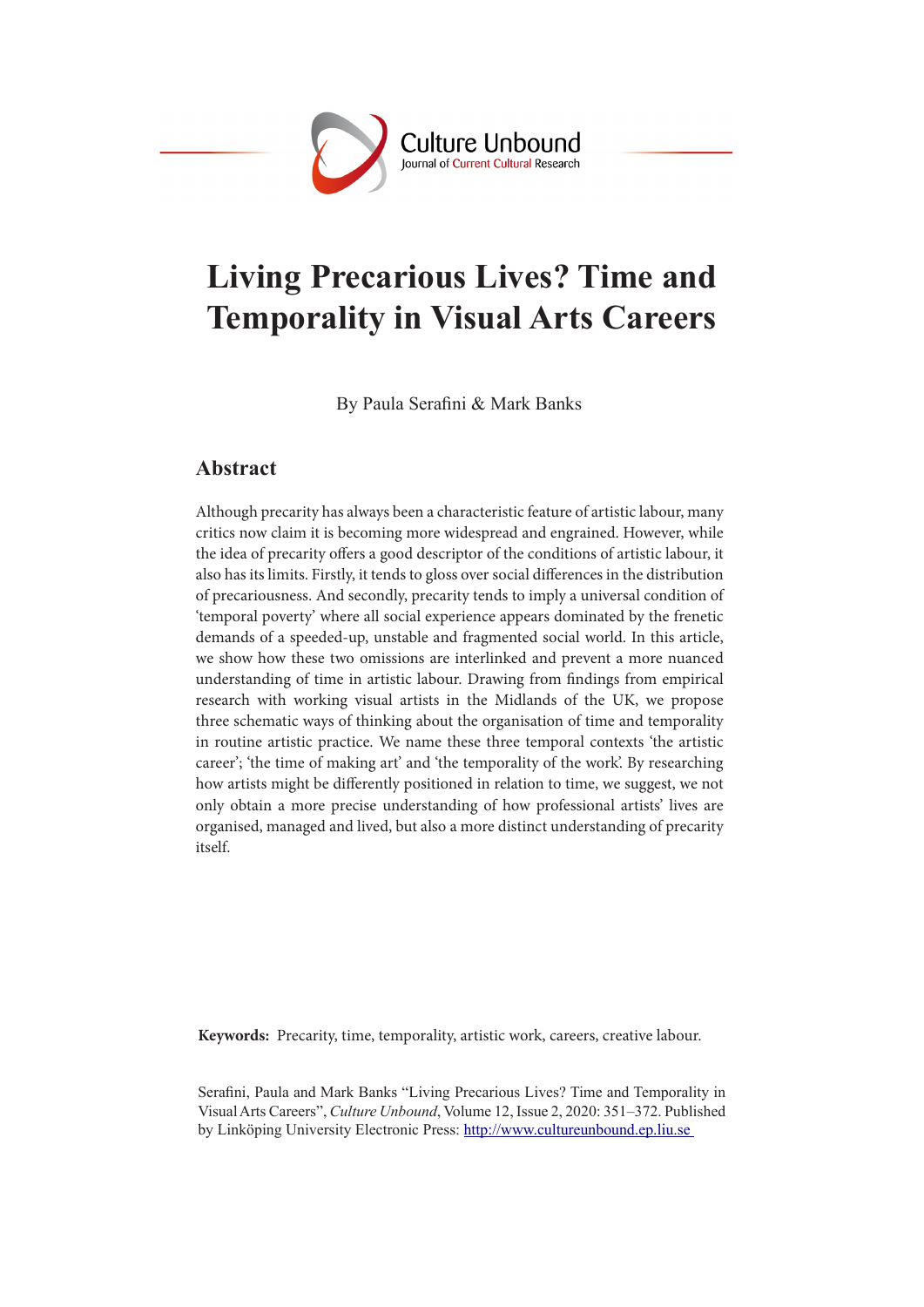## **Introduction**

In the last decades, 'precarity' has emerged as a key concept applied to the analysis of labour politics and the contemporary workplace (Hewison 2016, Kalleberg 2009, Neilson & Rossiter 2005, Prosser 2016, Standing 2011, Vosko 2000). Precarious work is generally defined as work which exhibits various combinations of "uncertainty, instability, vulnerability and insecurity" (Hewison 2016: 428), and the 'precariat' have been famously identified as a putatively new class of workers united by their lack of 'labour-related security' (Standing 2011: 10), including low wages, intermittent work and weakened workplace protections. While applicable to most forms of work, precarity has now become strongly associated with the kinds of artistic work undertaken within the creative and cultural industries (Bain & MacLean 2013, Banks, Gill & Taylor 2013, de Peuter 2014, Gill & Pratt 2008, Lindström 2016, Mahon et al 2018). Typically, precarious artistic work is seen to rely on short-term, project-based endeavours, often undertaken by solo, freelancing individuals, contractors or small teams, who convene to fulfil creative briefs or commissions before dispersing and moving on to the next task or assignment (Eikhof & Warhurst 2013, Mahon et al 2018). While pay and rewards can sometimes be high, more often they tend to be low, and are frequently irregular, intermittent or unevenly distributed (Banks 2017, Gerber 2017, Lingo & Tepper 2013). In general terms therefore, precarious artistic work tends to be characterised by a high degree of 'uncertainty' (Pasquinelli & Sjöholm 2015, 75), yet also sustained by strong (and sometimes problematic) commitments to the 'passionate', 'creative' and 'self-exploiting' labour commonly associated with highly-committed artists (Banks 2017, McRobbie 2016). Although precarity has always been a characteristic feature of artistic labour, at least to some degree, some critics claim it is increasingly becoming much more widespread, embedded and ingrained (Banks, Gill & Taylor 2013, Lindstrom 2016, Paying Artists 2014, Throsby & Zednik 2010).

While the idea of precarity offers a good general descriptor of the conditions of artistic labour, it also has its limits. Significantly, there are two omissions. Firstly, it tends to gloss over some quite marked social *differences* in the social distribution of precariousness. This is not simply to say that some artists have more stable and better-paid work than others (which is evidently true) but also to suggest that precarity tends to be experienced more acutely by those artists who have come from less advantaged social backgrounds. Working-class artists (who might lack the support of family, spousal or partner finances or inherited wealth), artists from ethnic minority backgrounds (who struggle for recognition and legitimacy in an art world dominated by whiteness), women (long ascribed a subordinate status to male artists) and otherwise minoritised artists (such as artists with disabilities) are evidently much more vulnerable to the challenges imposed by a labour market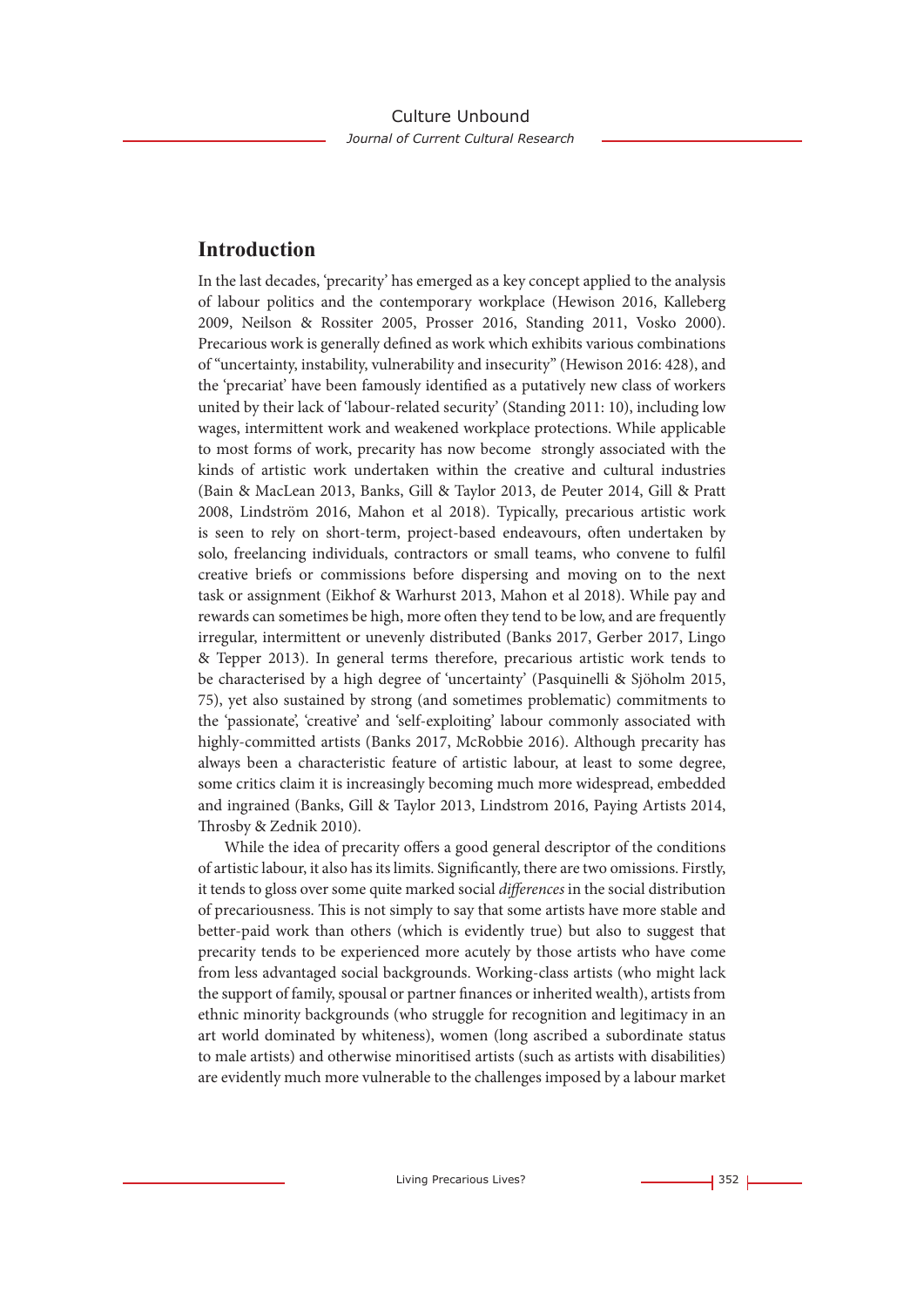dominated by low pay and unstable and uncertain work (Banks 2017, McRobbie 2016). Secondly, precarity is a rather blunt concept that tends to imply a universal condition of 'temporal poverty' (Hardt & Negri 2009: 47)—one where all social experience appears dominated by the frenetic demands of an allegedly more speeded-up, unstable and fragmented social world. Often, no other temporalities seem to be pertinent or present (Sharma 2014).

In this article, we show how these two omissions are interlinked—how the neglect of social difference in the distribution of artistic precarity means that we have also neglected some of the *temporal complexities of artistic work itself*. Our main contention is that if we are to understand artistic labour more fully —and devise means and measures of supporting different kinds of artist in their endeavours—then we might need a better grasp of who artists are, how they work, and what kinds of relation they have to social structures such as those both intimated and contained by conditions of precarity. Thus, we suggest, by researching how artists might be differently positioned in relation to *time* we not only obtain a more precise understanding of how professional artists' lives are organised, managed and lived, but also a more distinct understanding of precarity itself.

Using illustrative findings from our empirical research with working visual artists in the Midlands of the UK, we propose three schematic ways of thinking about the organisation of time and temporality in routine artistic practice. As we will show, these arise from our own empirical data, backed by our extensive research of the existing literature on art-making, artistic production and cultural and creative work. We name these three temporal contexts as, a) *'the artistic career';* b) *'the time of making art'* and c) *'the temporality of the work'.* We tentatively propose these as a schematic model that encapsulates much of the temporal conditions of professional art making, in so far it deals with a comprehensive range of phenomena including abstract social structures (the artistic career), the lived reproduction of everyday social practices (the time of making art), and both the subjective and objective materiality of art itself (the temporality of the work). Further, not only do each of these temporalities represent a discrete (but also relational and interacting) time-context with its own distinctive rhythms and dynamics, but they also represent lived conditions where structural relations (and individual senses) of precarity play a significant role.

## **Methodology and Data**

The empirical data for this study originates from collaboration between the authors and a publicly funded regional network for supporting visual artists, based in the English Midlands. Between 2016 and 2018, the network ran a two-year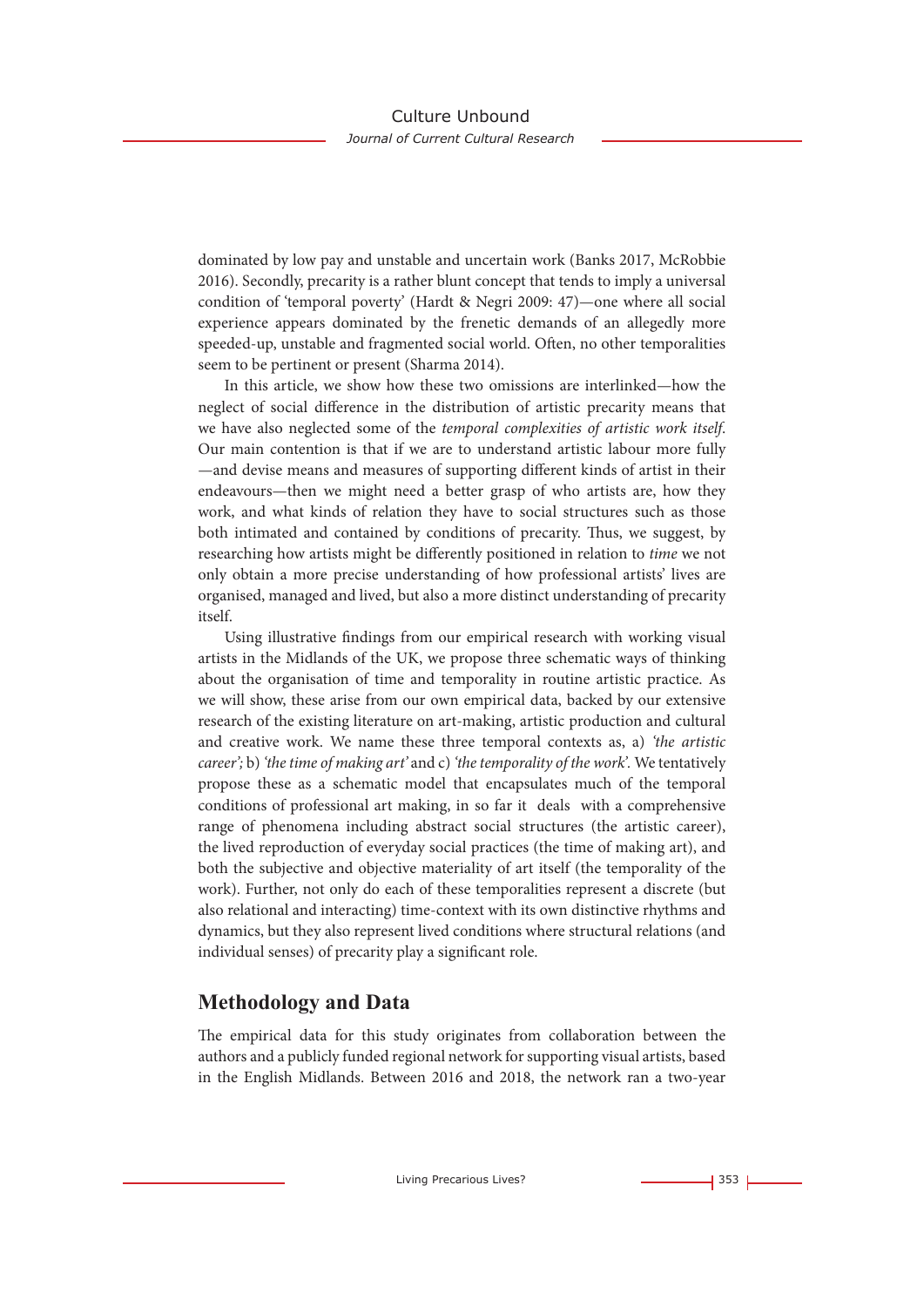project designed to document the working lives of six of its participating artists. As collaborating researchers, we were invited to design some academic research that would run parallel to the network project. Given our developing interest in temporality in artistic work, and concern that temporality and temporal difference are under-developed aspects of precarity research in (and beyond) artistic work, we proposed a project that would focus specifically on understanding the six artists' perceptions of time in relation to their work, their careers, and the barriers and challenges they experience in the arts sector. The participating artists were drawn from six different towns and cities in the Midlands, and were at different points in their artistic careers. Three men and three women were participant, all but one being UK nationals, with five of the group identified as White, and one as Asian British. Participants were identified as being from either working or middle class backgrounds, and their ages spanned from mid-30s to mid-50s. We thus had a 'spread' of artists from different backgrounds and circumstances if not a statistically representative or fully socially-profiled sample, since the selection of artists was itself already determined by the network who had chosen the participants based on their own (largely aesthetic) and internal criteria, prior to us designing our parallel project.

Our method for data gathering consisted of in-depth interviews. Each participant was interviewed three times: at the beginning of the two-year project, half-way through, and towards the end of the project. The line of questioning was partly pre-determined by our desire to interrogate temporality in art making, yet was also sufficiently open-ended to allow for contingency, and for participants' own unscripted (and often unprompted) descriptions of their working lives to take precedence. Indeed, given the breadth of our topic (general notions of time in work), it was felt that naturalistic interviews eliciting artist's own accounts of their 'everyday working lives' would be sufficient to generate plenty of rich material on temporality, adequate for our theoretical purpose.

The first round of interviews was therefore structured to cover a series of 'general' areas: social and personal background and education, approaches to art making, histories of work and employment, understandings of 'career', and involvement in the network's project. With regards to interview analysis, we followed an inductive, but also theoretically shaped and informed approach, focussed on eliciting coded accounts that spoke variously to the theme of 'time'. Key, or 'top-level' themes were aggregated, sub-themes or nodes allocated, and relations between our themes and nodes reflexively theorised and interrogated, in an attempt to honour the 'dialectical interaction' (Hammersley & Atkinson 2007: 159) between theory and data necessary for effective qualitative research. Questions for the second round of interviews were more directly interrogative and shaped by some of the key themes around time and temporality that emerged from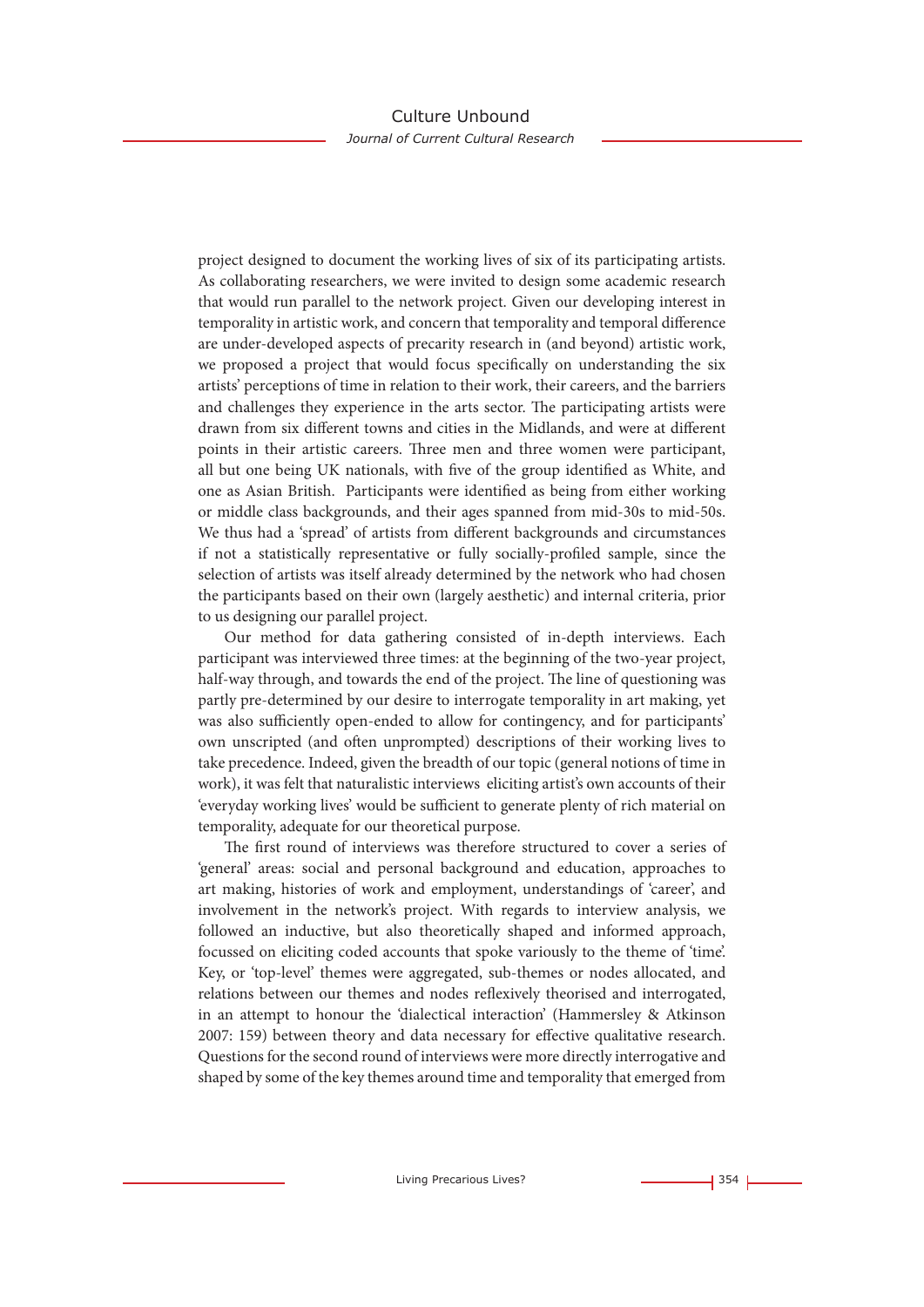the analysis of the first round of transcripts. Specifically, following the first round of analysis, we were able to identify and codify references to three 'top-level' or primary—but also quite different and distinctive—kinds of temporalities. These we identified as 'the artistic career', 'the time of making art' and 'the temporality of the work'. Based on these three key temporalities, for the second round of interviews we designed a set of more pointed and detailed questions enabling us to explore each of these temporalities, and the relations between them, in turn. Interview transcripts were then coded using categories that corresponded to the three, overlapping temporal contexts that we had identified (including their specific relation to theoretical understandings and artists' own experiences of precarity) which we were able to further question and refine as the process of analysis proceeded. Finally, the third round of interviews was much less structured and had two objectives: collecting participants' final reflections on their involvement in the network project, and expanding or refining points of interest from previous interviews.

In the remainder of this article, we will first define, and then outline findings that detail, the three temporal categories we identified, contextualising them in the existing literature on time and artistic practice. Mainly for reasons of limited space—but also because our analysis is intended to be theoretically *suggestive* rather than empirically *comprehensive*—in our empirical analysis we focus on three participants only. This also allows us to discuss in greater detail the three different temporal aspects of artistic careers as experienced by individuals, how these experiences might differ or relate to each other, and how they might be seen to be conditioned by structural factors in the context of an allegedly universal 'precarity'.

## **Three Temporal Contexts in Artistic Work**

#### *a) The Artistic Career*

An enduring image is that of the artist as an independent and self-realising figure, one who rejects 'base' commercialisation and the demands of the market, in order to pursue a life of creative autonomy (Bourdieu 1993). While masking a more complex reality, the notion of the garret-dwelling artist, eschewing material gain for the rewards of a true and purposeless art has some basis—like all stereotypes —in reality. Most recently Alison Gerber's *The Work of Art* (2017) has explored the resiliency of a 'vocational' bent in the motivations of contemporary artists —one which prioritises the pursuit of 'art for art's sake', and tends to reject the rhythmic and routinised demands of any art life in service to the market. This ideal has persisted despite significant changes in the workings of the art sector and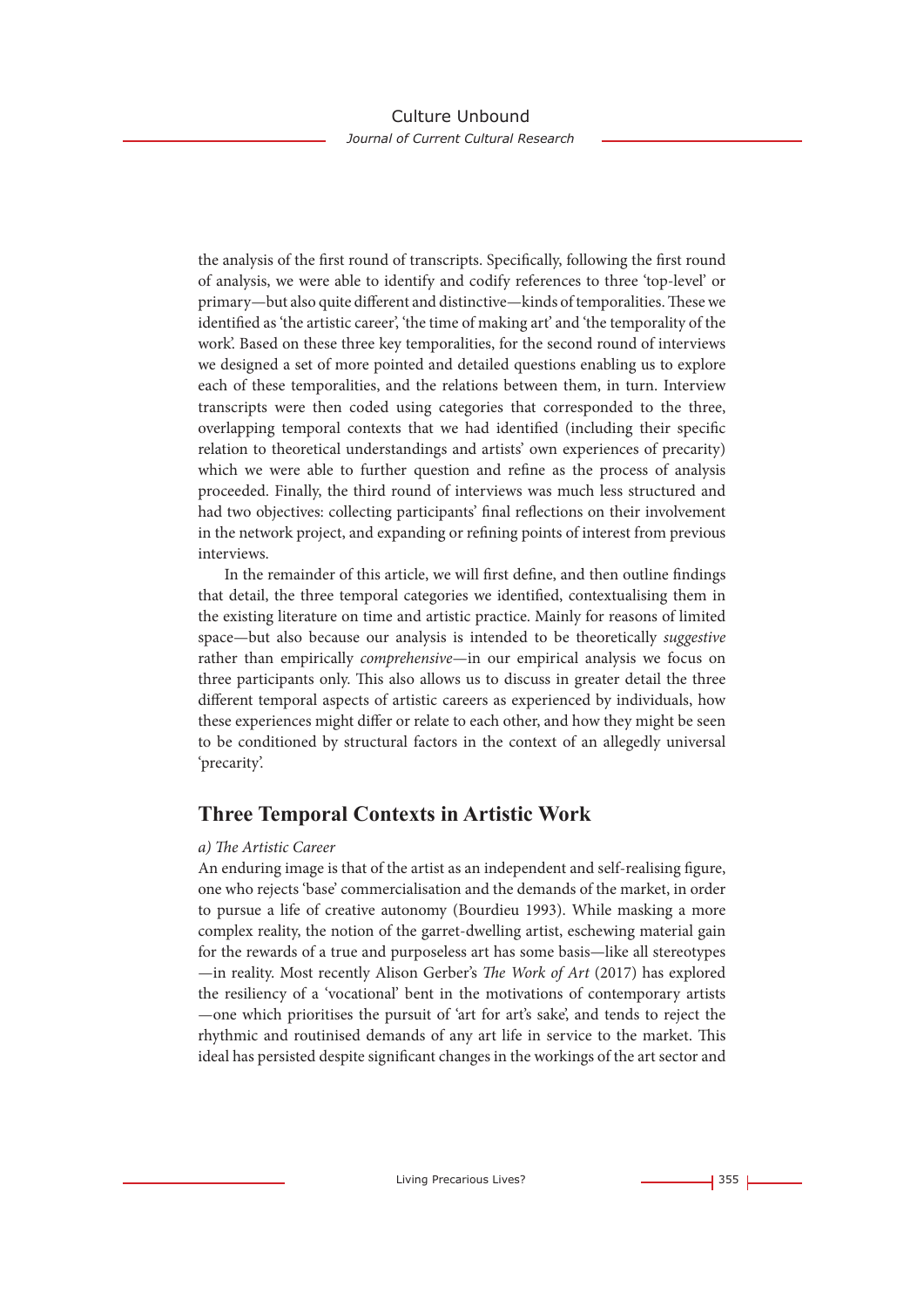the increased professionalisation of artists in the emergence and development of modern, market societies (see Bain 2005).

Certainly, from the middle of the twentieth century, during a period of strong economic growth and a rapid expansion of the social democratic welfare state, the opportunity and demand for an artistic career extended to the widest spectrum of the UK population (Banks 2017, Frith & Horne 1987). To have a career as an artist—even if that meant not earning all of one's income from artistic production —became a valid and (for many) obtainable aspiration. From the 1960s the rapid expansion of UK arts Higher Education and the parallel emergence of the 'creative industries' as occupational destinations for the newly-qualified, trained and talented artists has only served to underscore the modern possibilities and potentials of the artistic career, one that might be planned for, nurtured and sustained over time.

We need to acknowledge, however, that while economic growth and a strong(er) social democracy afforded many more people the opportunity to pursue an artistic career over time, not all social groups were able to fully participate (Banks 2017). Further, much current academic and popular commentary has focussed on the more recent decline of creative career opportunity for socially-disadvantaged populations and the entrenchment of artistic precarity for the remainder (Banks 2017, Brook et al 2016). And while the number of arts graduates has increased —and thus boosted numbers of potential entrants to the artistic labour market —the overall number of people in identifiably *artistic* employment has remained fairly static, while also becoming more part-time, freelance and fragmented, even amidst the wider expansion of creative jobs (where growth has mainly been in computing, technology and PR, advertising and marketing occupations; e.g. see DCMS 2016).

Given these shifts, the 'artistic career' might now be marked by an even greater sense of uncertainty, contingency and multiplicity than previously experienced in the mid-to-late twentieth century. Lingo and Tepper accordingly propose that artistic careers have become more protean, with precarity now 'requiring artists to shift and adapt to diverse opportunities and to work in multiple roles' (Lingo & Tepper 2012: 341, see also Bennett 2009, Throsby & Zednik 2011). While a mixed economy of professional activities has long been a feature of artistic labour, this now appears to have become more pronounced in the UK, as elsewhere, and was widely acknowledged by our participants as undercutting notions of any kind of stable foothold in the job market and as strongly affecting understandings of futurity and 'career planning'.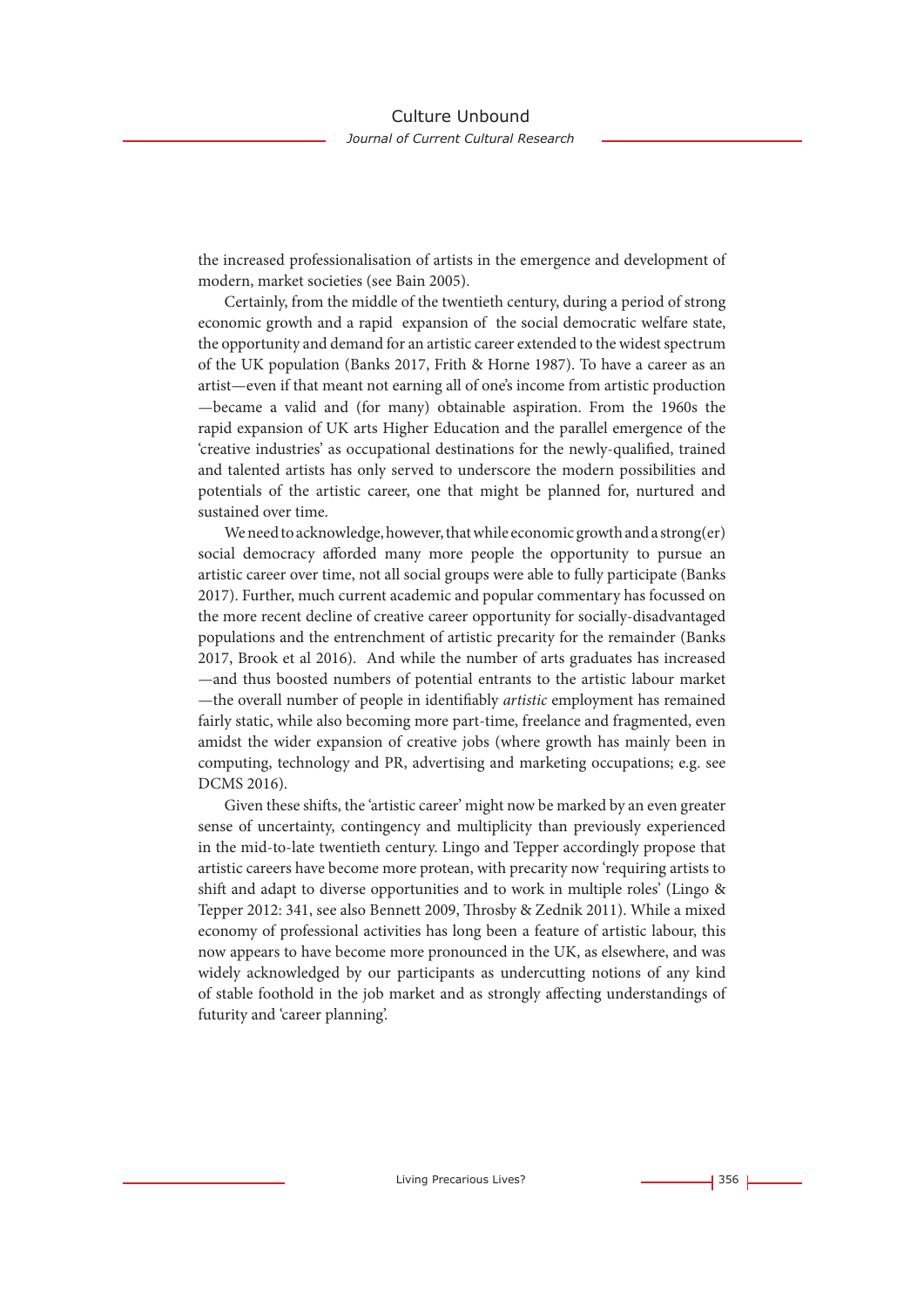#### *b) The Time of Making Art*

The idea of 'the time of making art' relates to the time spent in studio or in practice, dedicated to the production of art objects, performances, or other kinds of work. Often imagined to be the most valued and central component of any artist's activity, the time spent making art is imagined to invoke the foundational intensity, passion, desire and ambition one might ideally invest in art work. The most common descriptions of such activity speak to the value inscribed within it; 'the only time I feel alive is when I am painting' famously opined Van Gogh, consolidating a widely-held sense that the time of making art is associated with the immersive, the bodily and the transcendent (see Banks 2014). Yet such intense identifications must also be considered within particular social settings, and so we need also to acknowledge the contested and politicised nature of the complex subjectivities that develop in relation to artistic work. For instance, the application of one's affective 'passion' or 'intensity' might well lead to production of excellent art, but it might equally serve to reinforce the well-established culture of overworking or 'self-exploitation' noted in artistic labour, and often pursued to the detriment of good work, health or well-being (Banks 2017, McRobbie 2016).

Yet it remains that art-making—for many artists—is about the special moments of making. Furthermore, and often, it is not just short-term intensive immersion that is valued but involvement over time, with (for example) Gerber's participants affirming that 'only artistic practice allows for the sort of deep, long-term, open-ended commitment' (2017: 62) that might be required to explore certain aesthetic concerns or issues. Often, the mere act of doing or making art is valued in itself, and not always or necessarily in relation to any eventual output. Gerber's research on artistic careers suggests that artists often find themselves involved in art-making experiences they describe as 'too specific, too esoteric for the marketplace' (ibid) and her findings point to an approach to art-making that is 'led by the work' rather than the frames and temporalities of the market. The focus here is on involved experience, yet also a clear positioning against externally-imposed structures and timelines. In his work on 'making', Tim Ingold notes that we are used to thinking about making in terms of projects (with beginning and end dates, featuring raw materials that get transformed into a prescribed form). But, he proposes, perhaps we should "think of making […] as a process of growth. This is to place the maker from the outset as a participant in amongst a world of active materials." (2013: 21). From this perspective, the most that the maker can do "is to intervene in worldly processes that are already going on, and which give rise to the forms of the living world that we see all around us" (ibid). This view of making fits within a Bergsonian (2004 [1965]) understanding of time we will be returning to later, one which considers multiple temporalities of being coexisting with each other. From this perspective the maker is not only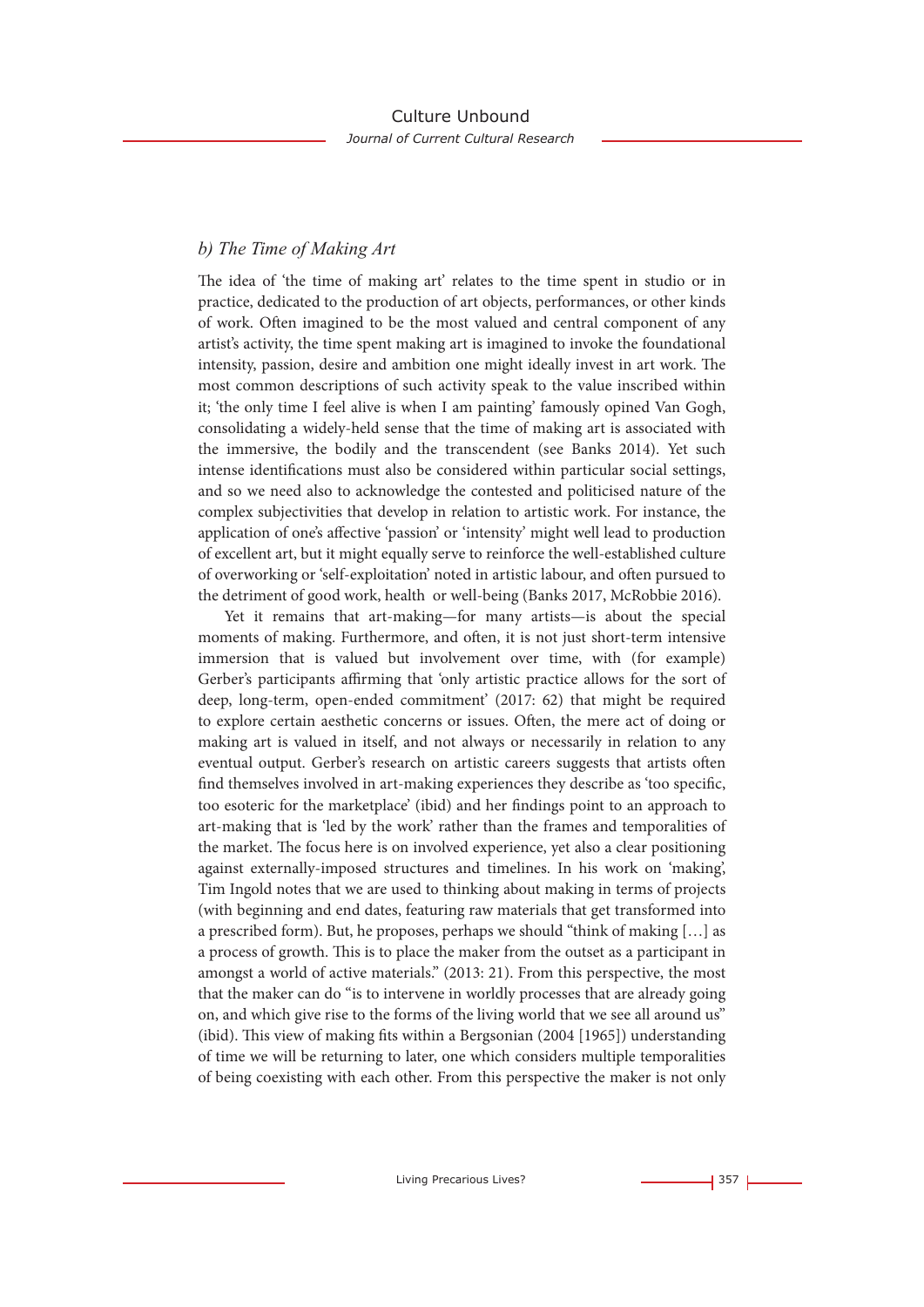having a distinct, temporal experience, but is also intervening in other ongoing temporal flows and processes in the world.

Our understanding must also be concerned with the less esoteric and sublime aspects of the time of making art. The kinds of routine, everyday practices of making—the mundane assembly of the necessary tools, materials and artefacts, the work of thinking, preparing and planning, the quotidian and repetitive dimensions of art production—are as much part of the temporal economy of art making as any of the 'higher' or more sublime aspects. Art work is as much concerned with what Howard Becker first identified as the "mundane social organizational problems" (Becker 1982: 39) of a practice.

Yet we also note that the time of making art is additionally shaped and challenged by social forces that exist beyond the immediacy of the studio or network. As our own participants revealed, amongst other structural forces, the dynamics of class, gender, ethnicity and age loom large—moulding and detailing the ways in which artists are able to participate and engage in their own practice and wider art worlds. In an economy that appears increasingly given over to precarious working, under conditions driven by the need for 'self-resourcing', and 'project' and 'portfolio' career-making, then an obvious question arises as to who is able to afford the opportunity or luxury to participate in the 'time of making art' at all?

#### *c) The Temporality of the Work*

The temporal dimensions of the work of art itself—the ways in which a time-based aesthetic, symbolism or consciousness is conceived or materialised—represented a further way in which our sample of artists understood time in the context of practice. There is, of course, a historical multiplicity of ways in which temporal concerns have found their way into art works, often responding to the social, political and technological conditions of a particular era. For instance, the nineteenth century impressionists pioneered an aesthetic style of quick-painted strokes in seeking to capture the fleeting and evanescent moments of the new Modernity (Dombrowski 2013). From the mid-twentieth century the growing affordances of film, video and photographic technologies allowed for "an unprecedented degree of control over moving images" (Lütticken 2010: 25), and an emergent obsession with time-based visual art (Lee 2004). For example, new experiments in re-arranging and 'killing' time in the 1960's (e.g. Warhol's films), were followed in the 1970's by an increased use of stills (an attempt to 'freeze time'), and, in the 1990s, by film and video art that revelled in slowness, as a critique of the tyranny of speed in contemporary visual and consumer culture (Lütticken 2010). Contemporary genres have since come to embrace multiple chronologies in their conceptual and material formations. Writing about Afrofuturism and the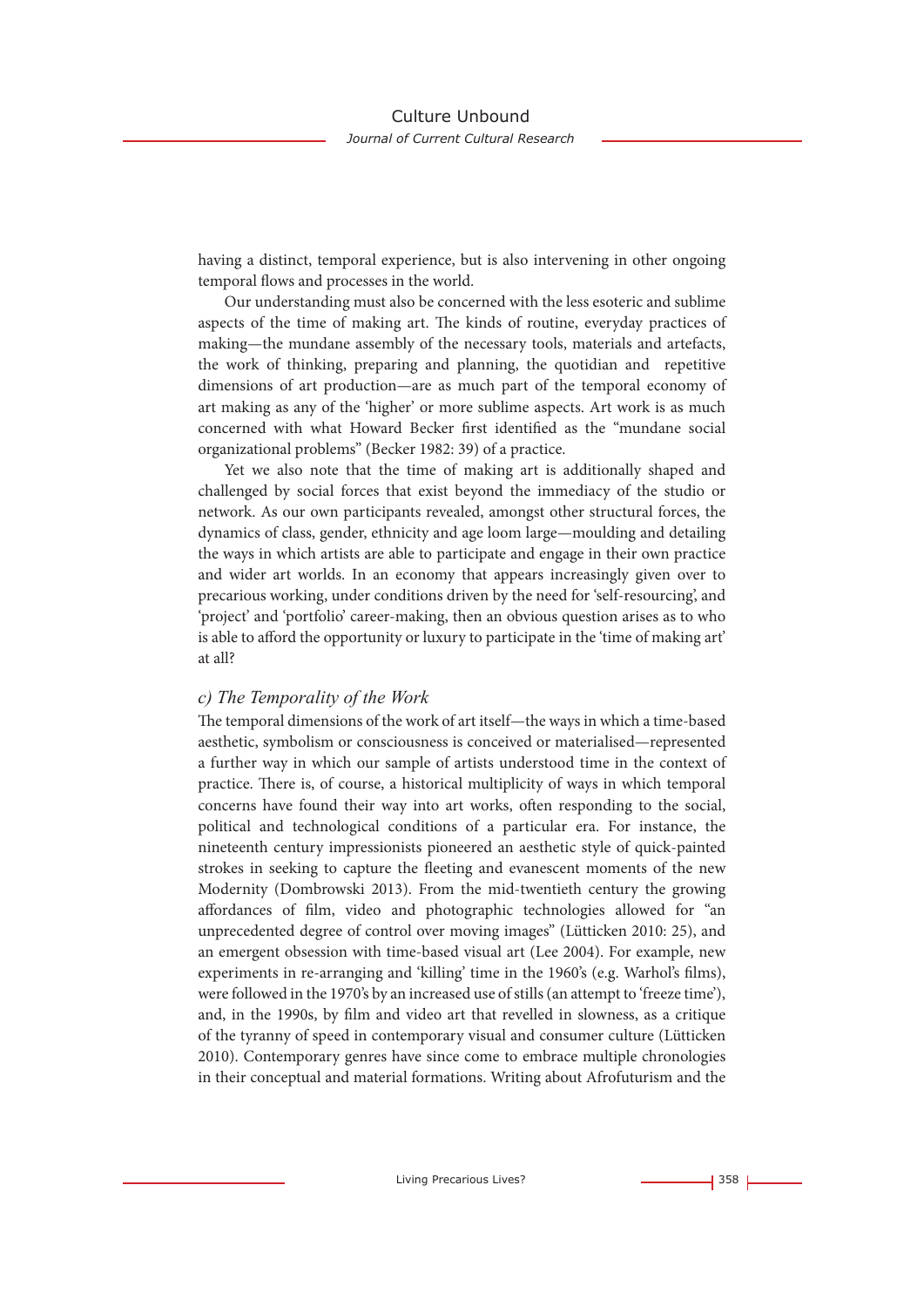work of contemporary African visual artists such as Georges Adeagbo and Meshac Gaba, Kodwo Eshun has argued that "[t]o establish the historical character of black culture […] it has been necessary to assemble countermemories that contest the colonial archive", and that "the vigilance that is necessary to indict imperial modernity must be extended into the field of the future" (Eshun 2003: 288).

In addition to the ways in which artists deal with time in their work, there is also the issue of works of art in time. Étienne Souriau (1949) first challenged the idea that the visual arts are 'arts of space' and the phonetic and cinematic arts are 'arts of time'. He argued that the idea that a painting can be seen in its entirety in an instant is false, and that contemplation of a work of art (not least by audiences) unfolds and changes through time. More recently, and further connecting the work of art with its reception, Nagel and Wood (2010) argued that works of art always inhabit *plural* temporalities. The artwork is made by someone at a particular point in time, but refers to ideas or events that often preceded that moment, or point to an imagined future. The work—and the perceptions of it—can also transform over time and accumulate different meanings, as a developing and evolving 'aura' in the terms proposed by Benjamin (2008[1936]).

## **Three Artists at Work in Time**

Thus far, we have drawn from our empirical work and from a range of disciplinary perspectives on the relationship between time and artistic practice to outline three schematic ways of looking at time in the working lives of artists. However, these different temporalities could also be said to be part of the same experiential whole. Henri Bergson (2004 [1965]) famously argued that we can experience different forms of time, or what he terms 'flows', simultaneously. If we adopt the basic premise of a Bergsonian approach, we can talk about the 'artistic career', 'the time of making art' and 'the temporality of the work' as mutually imbricated and coexisting.

In what follows, we report on the more detailed testimonies and experiences of three artists in order to illustrate this simultaneous co-existence of the three different temporal facets of artistic work.<sup>1</sup> The three visual artists in this section have different backgrounds and trajectories in the arts, and sit structurally positioned to precarity in different ways. Their testimonies expose the ways in which artists understand and experience the three different temporal aspects of their working lives as outlined in the previous section.

#### *Adam*

Adam is a painter. He is a White male, in his early forties, brought up in a professional middle-class family, who began making art at a young age. He went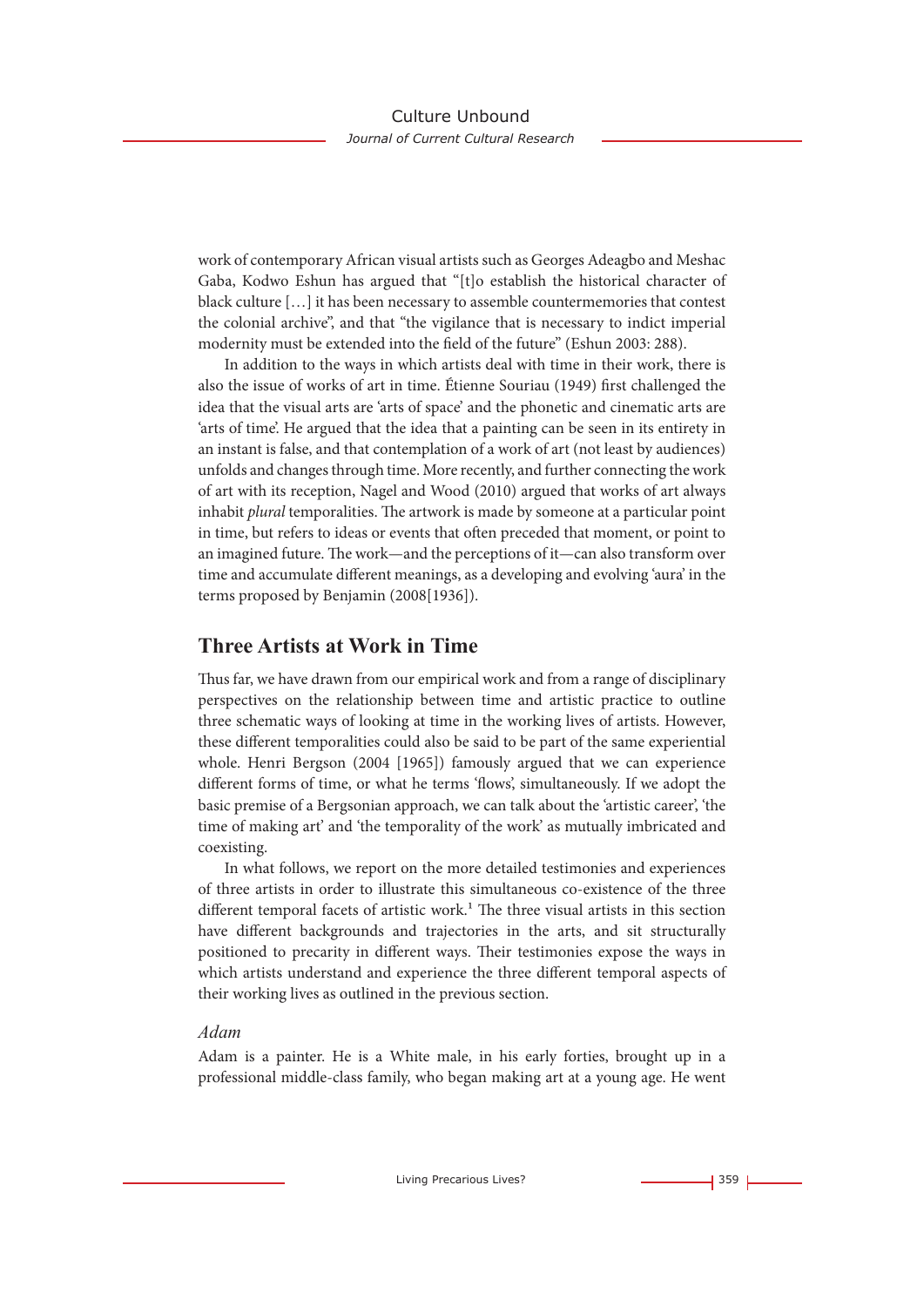to art school after completing his secondary education, and following graduation rapidly achieved commercial success, showing his work in galleries and making a comparatively well-paid living by selling his paintings. Eventually, after a few years of producing art for metropolitan and highly-commercial art markets, he took a step back, and began to concentrate on other process-oriented, long-term projects. To compensate for a fall in income, Adam obtained a part-time job as a lecturer at a local university which offered him a degree of stability and security, away from the full-time pressures of selling art—his 'artistic career' therefore has transitioned somewhat since its early, high-profile success. When we asked Adam about his understanding of 'success' he said that if he were responding with his 'old hat on', success was about pursuing an idealised and individualised career trajectory in the commercial art world:

Oh god! If I was to have my old hat on, where it was about career trajectory and being successful, then I've been in some big shows, and I've been in a show in the Saatchi gallery, I've been in the Royal Academy summer show, the main ones probably. The John Moores painting show which was in 2008. That probably did kick-start my painting career in a way.

However, Adam stated he is not 'riding that wave' anymore. This kind of fast-paced, commercially-oriented working pattern he found tiring, difficult to sustain and was negatively affecting his personal relationships. He described his current pattern as more 'sustainable', and claimed he is now trying to measure success in his own more varied terms—outside of the immediate demands and dictates of the commercial and high-profile art market.

For Adam, the relative stability of a part-time teaching position allows for a longer-term planning in artistic production:

I think the part-time job allows me that space to allow my practice to develop in the way I want it to develop, with a sort of long-term [outlook] rather than short term [one], e.g. the next show, or the next exhibition. […] I'm looking also two or three years into the future, rather than two or three months into the future. So that's healthier, for me that's good.

The combination of a smaller (but more stable) income and a move away from the freneticism of high-profile art selling also resulted in a reconfiguration of Adam's making processes, one that now allows him to also prioritise 'the time of making art':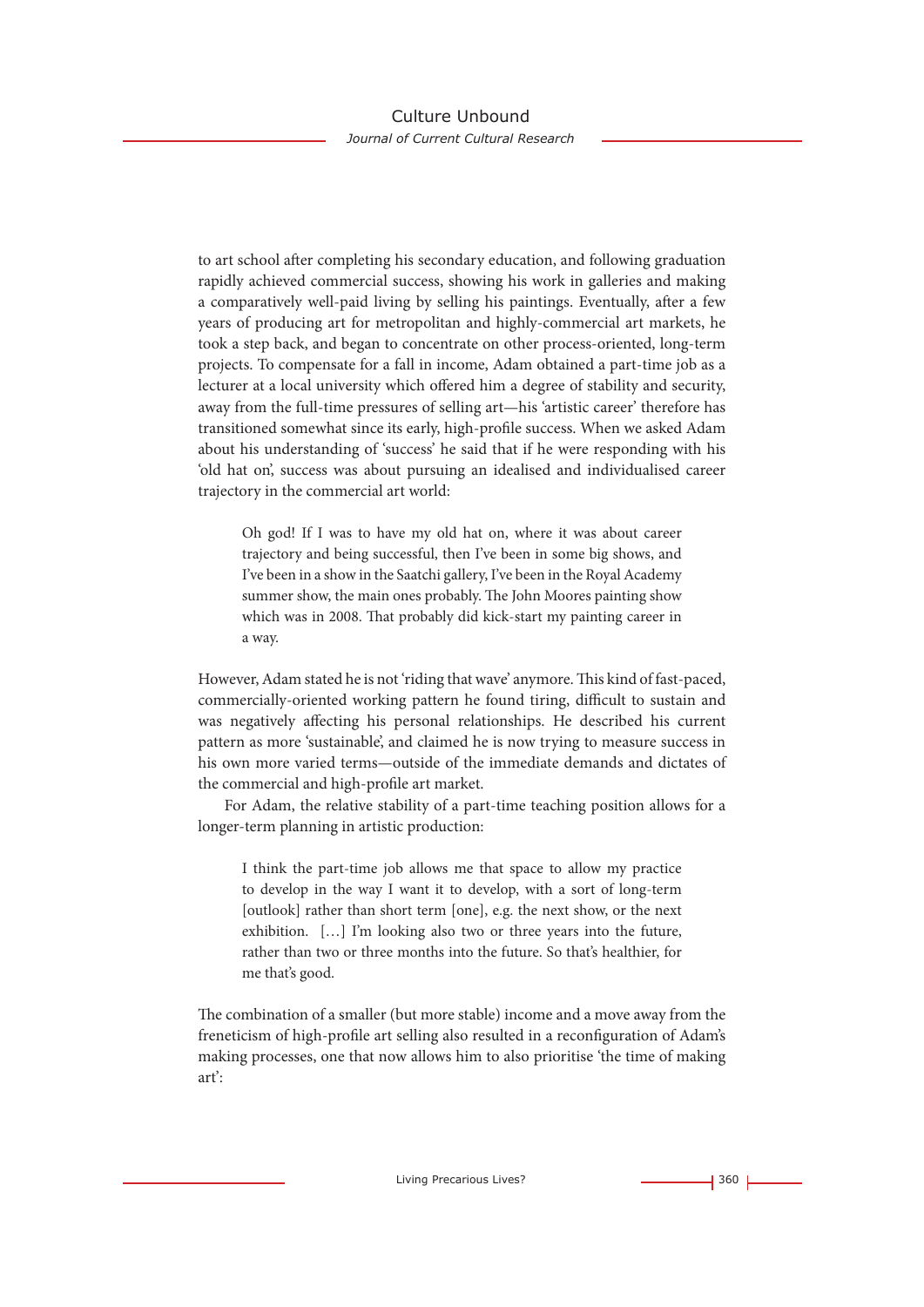I'm so used to getting by with very little money that time for me is what's important, time to make those things [...] And now it's like 'ok, I've got that'. I've got this time to do research to make this new body of work, and it feels like I'm empowered with the time now. The past has often been about – particularly when I was completely freelance – there was lot of pressure to make sales, make a particular type of work. Yeah, it's a different. I try not to be complacent basically with that time, with how I use that.

In the past, the context for Adam's art making was dictated externally (reacting to the demands of galleries and commissioners, as he put it), yet his work now feels more like an open-ended 'project without a particular end point, which hopefully will [be reflected] in my work'. One of Adam's current long-term, open-ended projects involves the production of his own painting materials. This project has meant that he has had to adapt his working patterns to new, slower timeframes than those he was used to (for instance the harvesting times for the flax he uses for making his own canvases). Thus, within this now more relaxed and exploratory temporal phase, Adam was able to better reflect on what he called the 'space of making'—a productive intersection of space and time that enables more intensive art-making and immersive experiences:

I think it's a strange kind of qualitative, meditative space. The painting, [...] you let strange influences come in and ideas come in, and thoughts come in while you make your work. I don't know it feels like a feedback, feels like a loop. And you enter that place, like returning home or something. It's like a strange place you go back and 'Oh, I've been here' [...] within [that space] I can actually work quite quickly and quite frantic. Because once I'm in, in this space or flow of work, I find it quite easy to just get on with the work. When I've got a plan, an idea of what I'm doing, I will just do it. And that can be really productive.

With regards to the 'temporality of the work' Adam reflected on how much of his painting is inspired by traditional and linear depictions of 'nature' and 'landscape', but now the sources, as well as the form and content of his work, were becoming more diverse, multi-faceted and experimental. Indeed—and mirroring Souriau's (1949: 294) view on visual work as capable of generating spatial-temporal universes—Adam reported how he'd recently begun to seek inspiration from diverse sources such as quantum physics, but also the science fiction literature he read as a child, recast into new painted explorations of 'failed utopias' and other non-naturalistic landscapes and futures. In his own words: 'the narrative within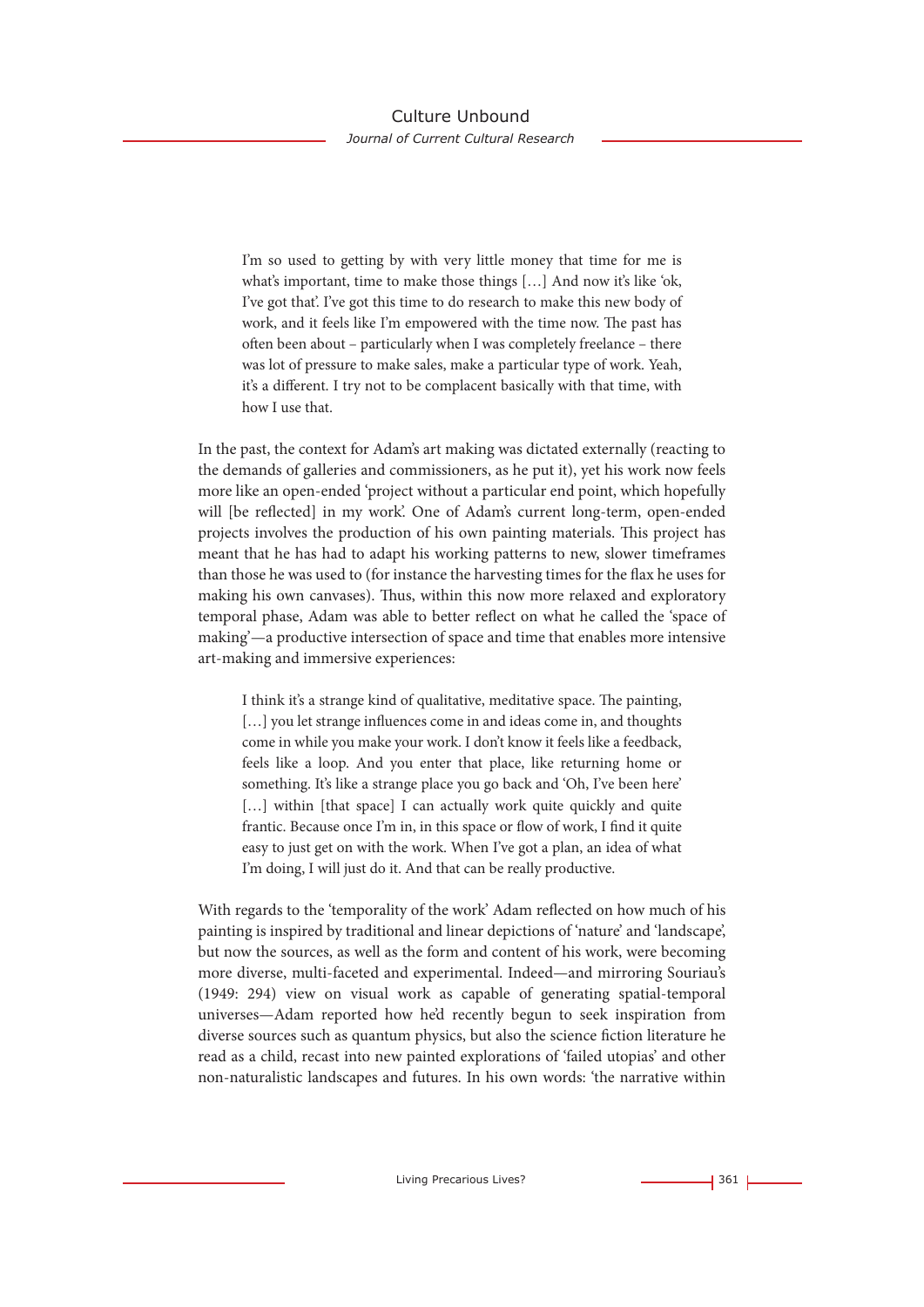the work, the images in the work are at times romantic but also inspired by future, post-apocalyptic sci-fi narratives'. His paintings therefore reference past, present and future aesthetic imaginaries, while also connecting with his own personal past. Indeed, Adam expressed how his painting is also strongly influenced by an interest in the idea of time itself:

I'm interested in geological time, and ways of perceiving time that are non-linear. I do that through the painting process, particularly at a landscape. So I wanna see a landscape that's in flux, that's in the process of either being created or being destroyed. And I'm interested in how paint, and washes and layers can do that.

In other words, Adam's chosen aesthetic forms and techniques are a reflection of his intention of engaging with the idea of time in thematic content, where a mode of working—washes and layers—foregrounds a particular temporality and rhythm in the imagination and conceptual making. Furthermore, his recent focus on the deep(er) materiality of his work (such as him growing his own canvas materials) has added other temporal dimensions to this creative process, not only adding layers of meaning to the representation of landscape (now that he is himself involved in the process of turning the landscape into a painting), but also completely changing the production timescale of the work. In the act of making, Adam is interacting with the flows and the "becoming of his materials" (Ingold 2013: 31).

#### *Nila*

Nila is a British Asian artist, of Indian heritage, from a working-class background, in her early forties. Compared to Adam, her route into art was much less straightforward; she studied non-arts academic subjects and worked in a number of different jobs and industry sectors prior to becoming an artist. She is a multi-media visual artist (principally photography and film-making and more recently textile), and her practice has a strong element of interaction and engagement; so while she has a line of work that she describes as her 'own', she also has a social enterprise through which she works on community and socially-engaged art projects, particularly working with working-class women, often drawn from ethnic minority groups. This shared commitment to both personal and more community-oriented work explained something of Nila's temporally diverse patterns of artistic work. Having finally established herself as a professional artist in her thirties, she reflected on the barriers often faced by working class and ethnic minority artists in pursuing artistic careers, and particularly the obstacles offered by the education system, commenting, in typical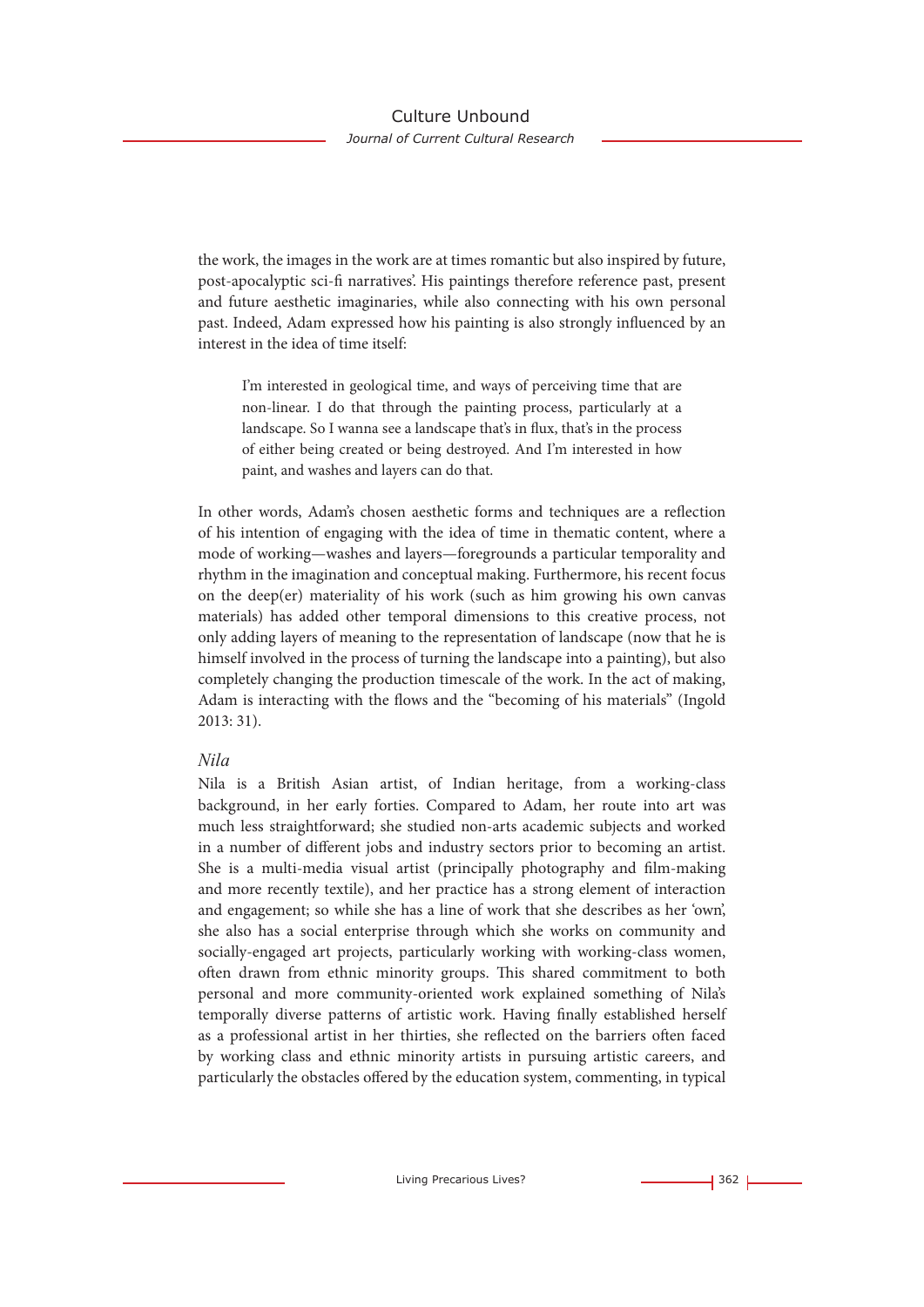example, that 'the education system for working class people doesn't provide you with what you need to be successful in the arts and cultural industry'. Nila's view that the system's 'odds were stacked against her' reflected a well-established critical concern that the economic and cultural capitals required to even enter into—let alone be successful within—a precarious art world are less readily available to socially-disadvantaged or minoritised artists.

Nila's perception of success in an 'artistic career' was twofold: on the one hand, she judged success in terms of conventional gains such as commissions, awards and prestigious residencies, while on the other hand, she related success to obtaining understanding and acceptance from her family—a benchmark for personal achievement that has often been noted to be less of an ambition (or a burden) for middle class and White artists (Saha 2018). She also judged success in terms of the personal and social 'connectivity' that her art had on the people and communities she works with—what could be termed a 'relational' approach to art-making.

When asked about time and work, and the trade-off between what we might term heteronomous production (to serve pecuniary necessity) and obtaining time for more self-directed, autonomous production, Nila expressed a valuing of time akin to Adam's:

I have sort of accepted not having a lot of things, and it's become the norm. It's that trade-off between having freedom of time, as in, you know, where do I spend my days, to, not having stuff. That trade-off between time and what I call slavery I suppose, having to be somewhere all the time.

Like Adam, Nila understood 'the time of making art' to be in tension with the time demands of purely commercial production. Seeking to secure the freedom to pursue her practice in a more disinterested and free-flowing manner, Nila referred to her current chosen working pattern:

I don't wanna give myself the pressure of working towards an exhibition. I'm just really enjoying the kind of exploration of ideas at the moment. It's really nice to not have the pressure of thinking about it.

However, the ambivalence of this position was also often felt by Nila, and she offered that the dream was 'to have the flexibility to continue to be an artist, yet have some sort of security at the same time'. Thus, Nila's pattern of work tended to be marked by a mixture of (fairly small) public or commercial personal commissions, some community arts work organised thorough her own social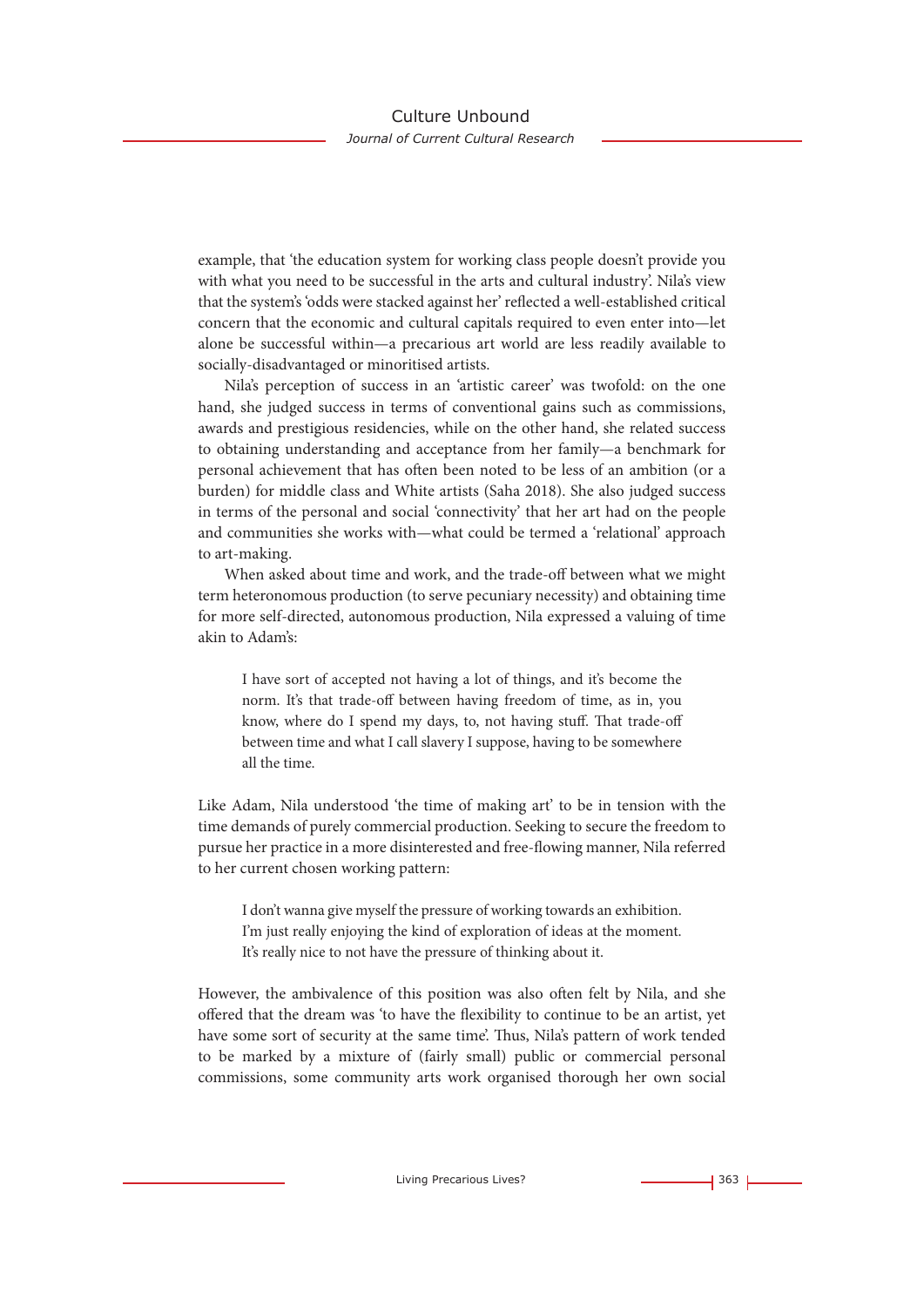enterprise, and intermittent other one-off opportunities, such as working with local HE organisations. This enabled her to earn a basic, subsistence income ('less than the minimum wage'), sufficient to allow her to devote the fullest time to her practice – even if this meant financial uncertainties or difficulties from time to time. Nila's more social or community oriented artistic work was, however, marked by a different rhythm and tempo, partly because it was often commissioned, scheduled and time-bound. Yet, as a composite, her time was marked generally by its own irregular rhythms and chronologies, reflective of an active but often unpredictable and non-linear working pattern:

There's no way I could even begin to tell you how much time I allocate to [different activities] […] this is the thing about being a freelancer you know. I do things as they need to be done.

But it was precisely this unpredictability, and lack of stable anchoring to either fixed employment or a solitary mode of working, that helped support the richness and depth of the 'temporality of the work' contained in Nila's art. The dominant themes of her art work—the effects of colonialism, capitalism and patriarchy on communities, and on marginal and vulnerable persons in different social and geographical locations—are strongly informed by the extensive time she chose to devote to personal research, community and collaborative engagement (and community co-production), so necessitating a continuous demand for travel, interlocution and exchange with others, and a constant scoping of different intellectual and cultural horizons:

So a lot of what I look at is the effects of industrialisation, the effects of labour on women and Indian people [and] how trade and migration and imperialism affected migrant people, but also how it's affected their sense of identity and sense of place in the world […] Time feels like a construct that I'm kind of fighting against. So as you can see there's a lot of things there that I'm trying to make sense of.

To give an illustrative example, some of Nila's recent work has been motivated by the rapid changes in lifestyle she witnessed when visiting family in India, and a need to visually capture such changes. Other work has been exploring the temporalities of making in relation to local (Midlands) textile production, and the effects of industrialisation on people's understandings of traditional art and craft. Other work has explored industrial decline in ex-mining towns in the Midlands. Her work has multifarious influences, and stylistically and aesthetically often draws upon, collages or collapses time in its making, as she explained: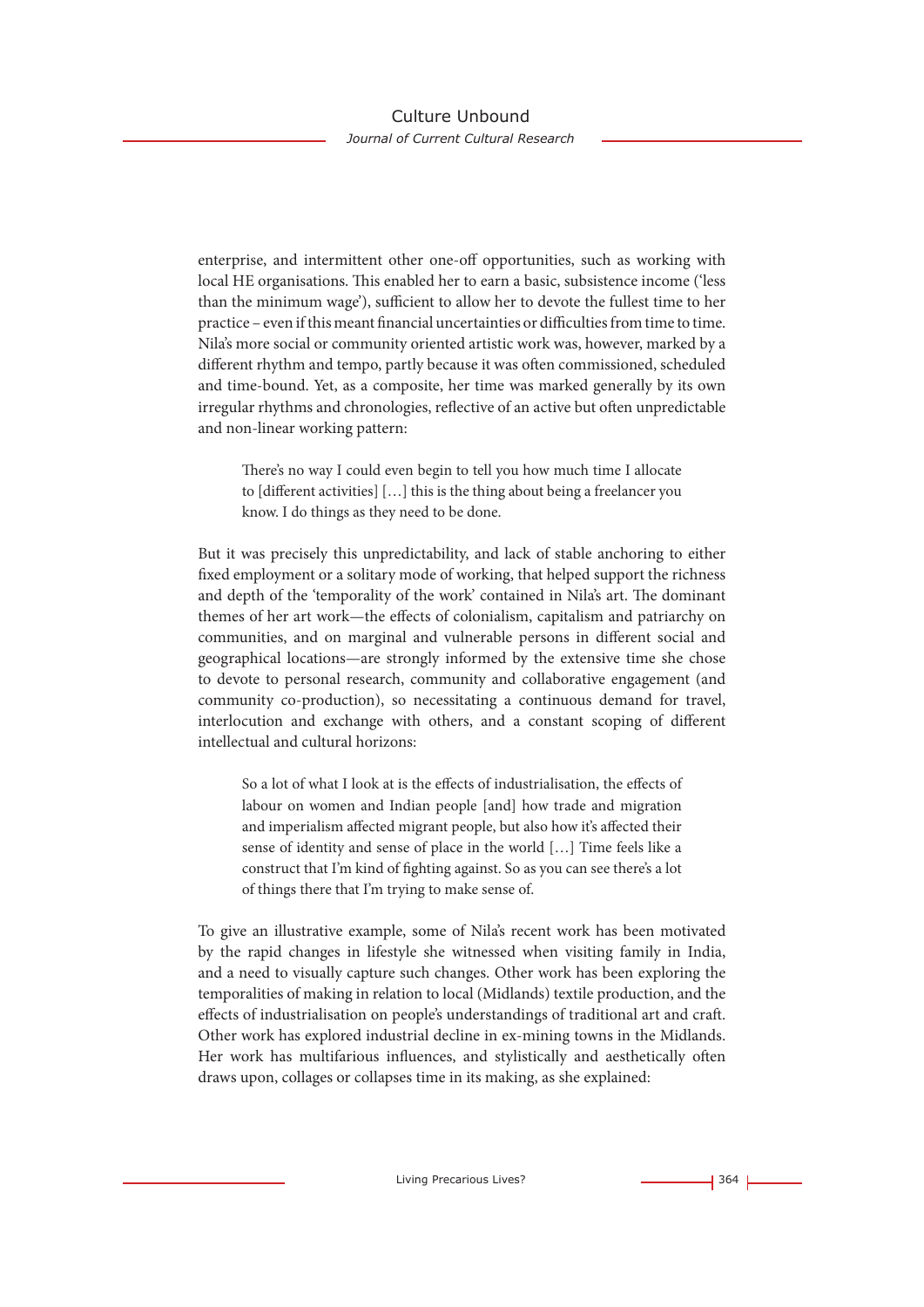*Journal of Current Cultural Research*

….you are just picking bits out of nowhere all the time. Like I said, geographically, the ideas are coming from Russia, 1920s. Or 16th century India, and you know, I'm kind of also looking at the future as well.

In eclectic and dynamic fashion, Nila's work brings together references and materials from different parts of the world and different moments in time, and combines them into a multi-media, relational kind of artistic practice. She very much saw her role as that of a 'connecting' agent, identifying and generating links between people, traditions, histories, temporalities and places—while navigating her own precarious traversals between professional survival, subsistence and security.

#### *Emma*

Emma is a painter and conceptual visual artist and a mother. After spending some years combining the raising of her son with working in non-arts jobs, including nursing, she decided to return to education as a mature student in order to undertake a part-time degree in fine art. Subsequently, with family support, she decided that she 'would give up my paid job to just do art'. Now in her fifties, she works as an artist and as an arts educator, and combines this with caring responsibilities at home, as well as often caring for her parents. Emma's reflections pointed to a different kind of precarity, that of time-poor carers trying to juggle multiple responsibilities, and uncovered some of the structural disadvantages faced by mature (especially mature women) artists and artists who are carers. Her experiences of time management illustrate how the time of making is affected by external factors, but also, how externally-imposed structures can also be challenged and transformed through relational temporalities.

In respect of the 'artistic career' two things that Emma was quick to identify when asked about her experience in the arts sector were the barriers of age and gender:

I suppose it happens across the board in all careers for all women. When you reach fifty it's that period when you're at a level where you go for senior jobs. But you're menopausal, you've got teenagers probably, your parents are getting old. It's a difficult time. So I think age is a factor that brings its own challenges and barriers.

Emma went on to explain that her age and her caring responsibilities prevent her, for instance, from attending evening events such as exhibition previews and artist talks, which are important spaces for networking. This, she said, is a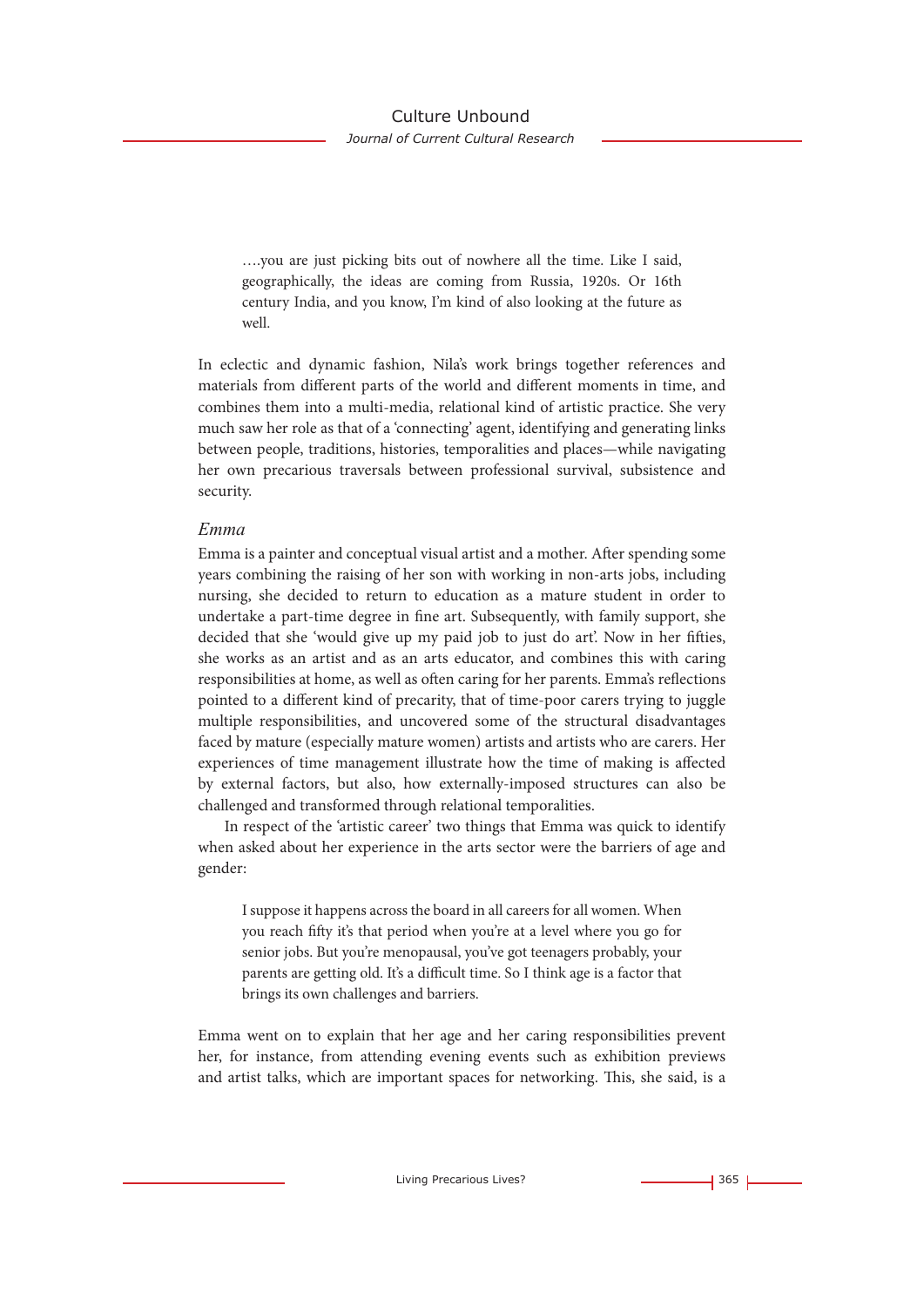## Culture Unbound

#### *Journal of Current Cultural Research*

barrier for her career development, an experience that fits within a growing body of work that points to the challenges women face when embarking on artistic careers (McRobbie 2016, Miller 2016)—and one that highlights some of the social differences contained within the assumed context of a universal experience of precarity.

When asked about her working patterns (or 'time of making art'), Emma explained:

It's all broken up, and grabbing bits of time here and there. Ideally I would have two full days of working in my paid work, and then concentrate [the other] days on making my own art. Although ideally, five days making art!

The ideal of preserving dedicated time for open-ended, autonomous work was something referred to by all our artists. Emma aspired to this condition, but was only able to obtain it in a more fragmented way than that suggested by Adam or Nila:

At the moment, I do feel that there's quite a lot of things I haven't seen through […] I think it's ok that I start things, I'm not really sure, put it to one side, work on something else and then come back to that when I've thought more about it. So my process is a bit all over the place. Unless if I have a definite project to do, an exhibition or an event to organise […] I plan well when something is in the immediate future.

Emma's work pattern is therefore responsive, but also quite reactive; her approach to work and time is more mechanical when responding to external impositions, and less restricted and non-linear when she is not. Yet in terms of the overall 'progression' of her work and her career, Emma's personal circumstances meant that she was perhaps less able to focus on working consistently and incrementally on projects in the way that Adam or Nila were able to describe. Emma suggested that she often starts projects and then gets side-tracked by other or unforeseen things—including her caring responsibilities—returning later to old ideas or picking up on projects she had put aside. At the same time, however, she identified a particular pressure she felt to develop a clearer sense of conventional progression in her career:

I was thinking about being an older artist. And, so at this time in my life is when I guess, I'm sort of established as an artist, I know where I'm going, I know what I'm doing. But there's these sort of unseen, unheard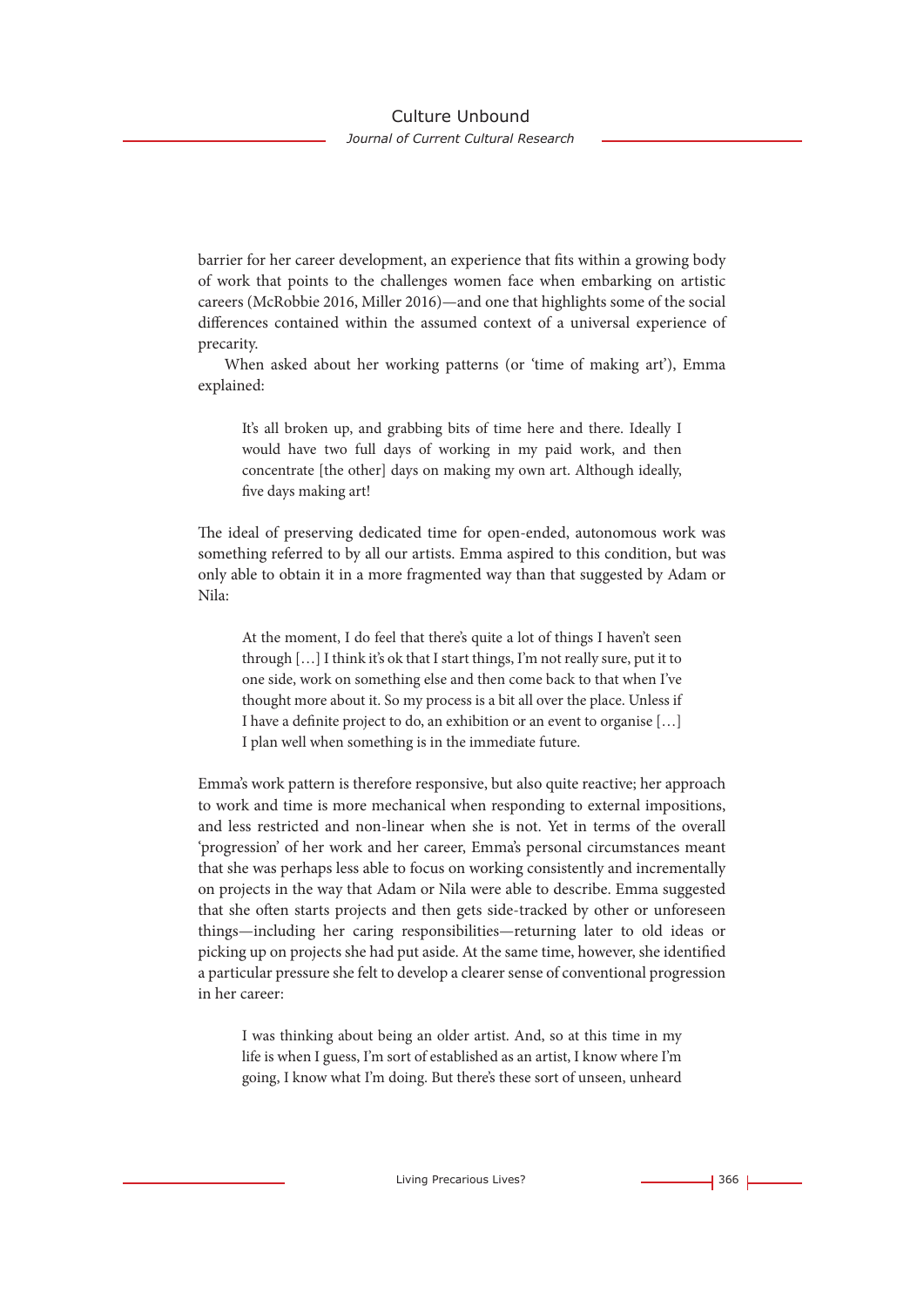pressures to be seen to progress, to achieve more, to exhibit more. To raise your profile more. As well as internal pressures. I want to do that myself, I want to progress, I want to do stuff.

Emma's current main project is a participatory one for which people are invited to submit stories and reflections about their relationship with their mother. Her work is relational in that it draws from the experiences of others, and it is also concerned directly with temporality, as it explores people's memories and past and present experiences, as well has having a marked autobiographical element centred around Emma's own experience of motherhood and how this has changed (and changed her) over time. The project emerged during a one-year residency, but ended up extending beyond its original timeframe. She explained:

At the end of the residency, even though I had exhibited it in different places, it wasn't really resolved, or I felt it could go on further. People kept asking me about it, so it's been kind of traveling the country, to different locations. And it continues to interest me, continues to interest other people. It doesn't feel like it's got an end. So when I started I did think it was time limited, I thought it was gonna be just for this year. But actually, that was maybe three years ago? And it's just carried on. […] to me this interactive, participatory involvement of so many different people is the art really, and I don't know if it does need a final thing to mark the end of it.

In this project, Emma has abandoned a mechanical temporality (a pre-determined and time-bound production) for a relational one. In other words, the progression of the project has come to be determined by other people's involvement with it rather than the structures and timeframes of the cultural institutions Emma has worked with: as long as people are participating, the project carries on. However, while Emma is happy to be able to continue the project, its open-ended nature raises the challenge of sustaining it (and herself) financially. Now that the project is not attached to a residency or grant, Emma's work on it is mostly unpaid and without allocated resource, and this has limited the way in which she is able to continue with its development.

## **Conclusion**

The aim of this article has been to explore the complex temporalities of artistic work, proposing a framework for better understanding temporal experiences in artistic work and using this to show, through indicative example, how different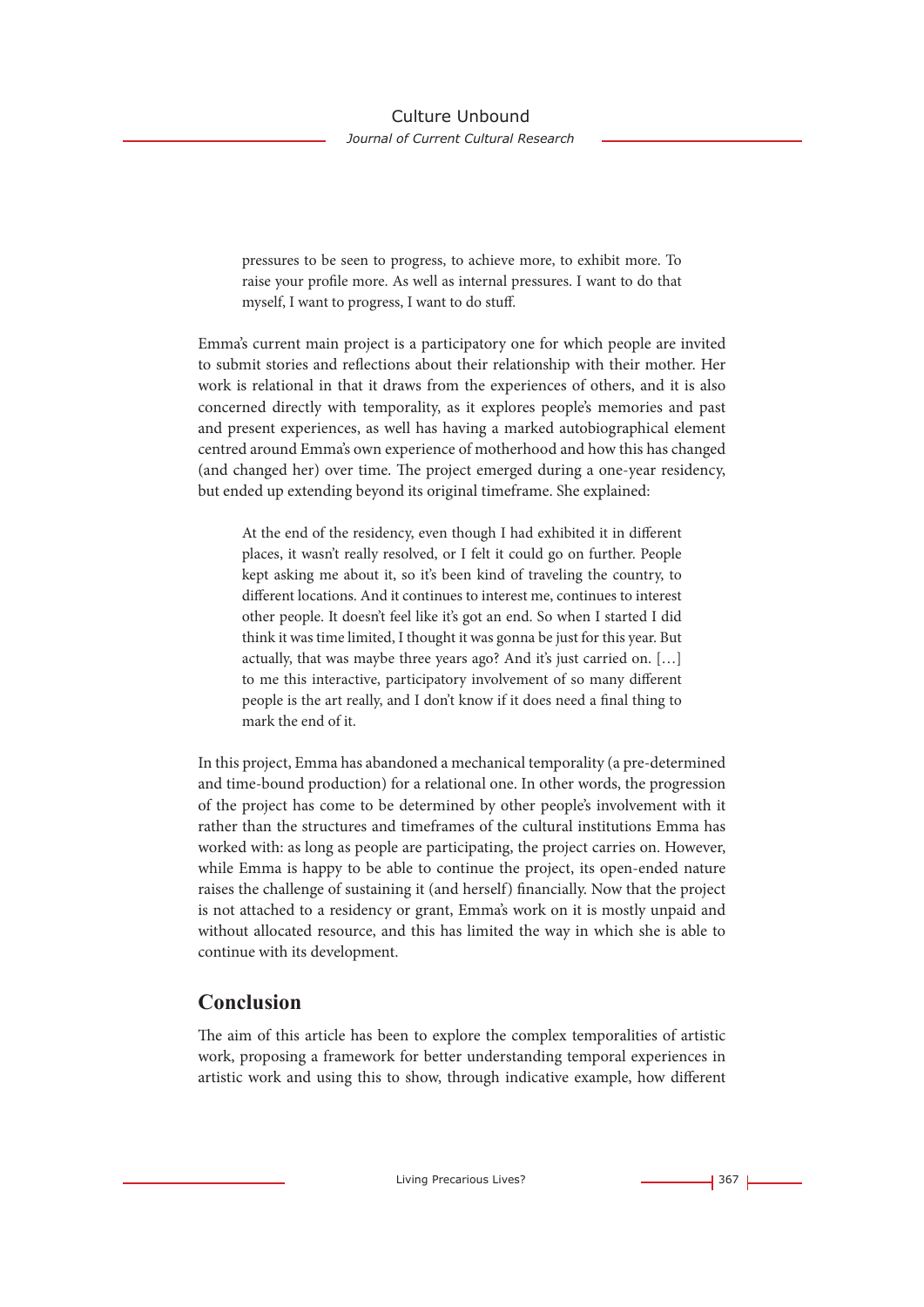visual artists might sit in relation to what is often assumed to be the universal condition of 'high speed' and 'time-poor' precarity. We have sought to show how precarity is not a singular condition, but a more complex and relational force, one that contains many temporally-structured ways of being and living as a professional artist. While precarity is the lens through which we have become accustomed to look at the experiences of artists as workers, and is indeed an important perspective, some of the dominant associations of precarity can serve to obfuscate important nuances about the different temporal aspects of artists' working lives. A more holistic approach to the place of time in artistic work—exemplified here in the concepts of 'the artistic career', the 'time of making art' and the 'temporality of the work'—therefore, can open up new avenues for understanding artists' experiences and the more detailed contours of their ordinary working lives, under conditions of an assumedly accelerated and time-poor precarity.

Each of our artists were 'precarious' to different degrees, or precarious in different ways, and within this precarity, exhibited different levels of agency in the choices they could make about how they spend their time. By withdrawing from the precarious (but well-paid) pressures and demands of maintaining 'success' in the commercial art world, Adam was able to achieve a greater stability and security, one that was less well-remunerated, but more anchored in a rhythm that opened up the possibilities of making art according to his own autonomous tempo, and thinking about time in the content of his art, in new ways. Nila existed in a more recognisable state of social and economic precarity—as a working class and ethnic minority woman artist, seeking professional and familial acceptance, while eking out a subsistence living—yet her condition of precarity was also itself in some ways generative and necessary since it afforded opportunity for a more dedicated 'time of making art', and investment towards a particular and unique 'temporality of the work'. Emma's more contained freedoms were strongly shaped by her caring responsibilities and a sense of being at a more precarious career stage, as a 'late' developer in professional terms. The restrictions of age and gender combined to challenge any easy assumption of a free and unfettered career trajectory in the art world. Yet the complex rhythm of her combined life of work, motherhood and care was able to inspire and exert positive influence in the 'temporality of the work', as her project continued to garner creative success.

As well as differences, each account presented similarities—and not just the shared similarity of working in a precarious creative profession. All our artists' responses pointed to the possibility of multiple and changing understandings of success and achievements in 'the artistic career', including linear and progressive perspectives tied to traditional landmarks of progression and recognition, alongside more holistic, personal, and relational perspectives. Our wider set of interviews also revealed how structural factors always seem to shape and constraint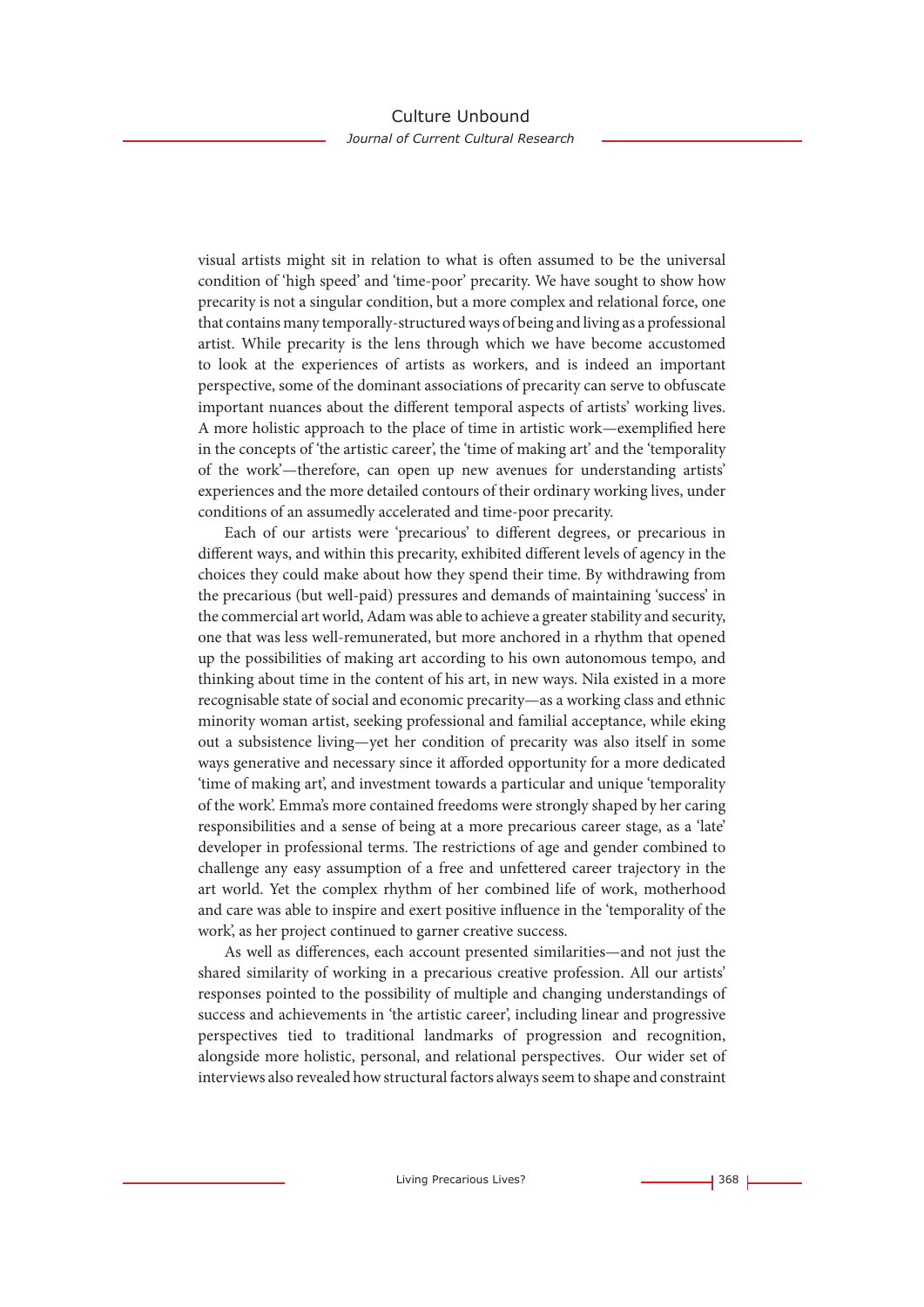(as well as enable) the way artists are able to dedicate to the 'time of making art'. Some professional artists, particularly those with stable incomes or arts-related jobs might tend to have a clearer idea of their future projects and career trajectory. Others (such as working class artists, ethnic minority artists, or those with caring responsibilities) cannot necessarily plan as far in advance, and often feel they are not in a position to do so. If we also look at artists' statements on their day-to-day activities and experiences, they reveal that most artists need unbound time to create, but also need to work, to different extents, within social and institutional structures that are external to art, and the time of unbound making.

The manner in which the artists spoke about time in relation to their work suggests that the different temporalities we have identified are reflexively negotiated. The way in which this reflexive negotiation takes place is, in turn, enabled and constrained by the structural position of artists (i.e. class, gender, age, ethnicity). In all cases, however, we could argue that time and the reflexive negotiation between time and other elements (such as financial compensation, stability, notions of success) is such a defining trait of the lives of artists working under precarity that it becomes constitutive of artists' identities.

Our main claim therefore is that, within precarity, artists inhabit multiple, simultaneous temporalities, which correspond to different aspects of their commitment to live and work as an artist. These temporalities can structure and shape the conditions of possibility in restrictive ways—but can also be helpful in generating different aspects of the work, from moments of making to thinking about future projects. For us, understanding these time-based nuances of precarity —in terms of the 'career', the time of making and the temporal qualities of the work—is one way through which we might obtain better understandings of the conditions of artistic labour today.

The wider contribution we hope to make with this study is twofold. First, we believe that the framework we propose for understanding the different facets of artistic work in relation to time—while exploratory and speculative—might prove useful for generating further, or more nuanced theoretical and empirical understandings of artistic work under precarity. And second, by exposing the temporal (and therefore also material) challenges faced by artists in sustaining both their careers and their day-to-day time for making art, the findings from our empirical research expose the need for enabling and widening employment opportunity, seeking to establish more stable, longer-term support for artists, confirming in this way the arguments put forward by other recent reports and studies on the problems faced by working artists today (e.g. CAMEo 2019, Paying Artists 2014, Mahon et al 2018). In other words, this article is a call for policies that address precarity in the arts sector, as well as a call for research on artistic labour and precarity that is nuanced enough to properly support such policy efforts.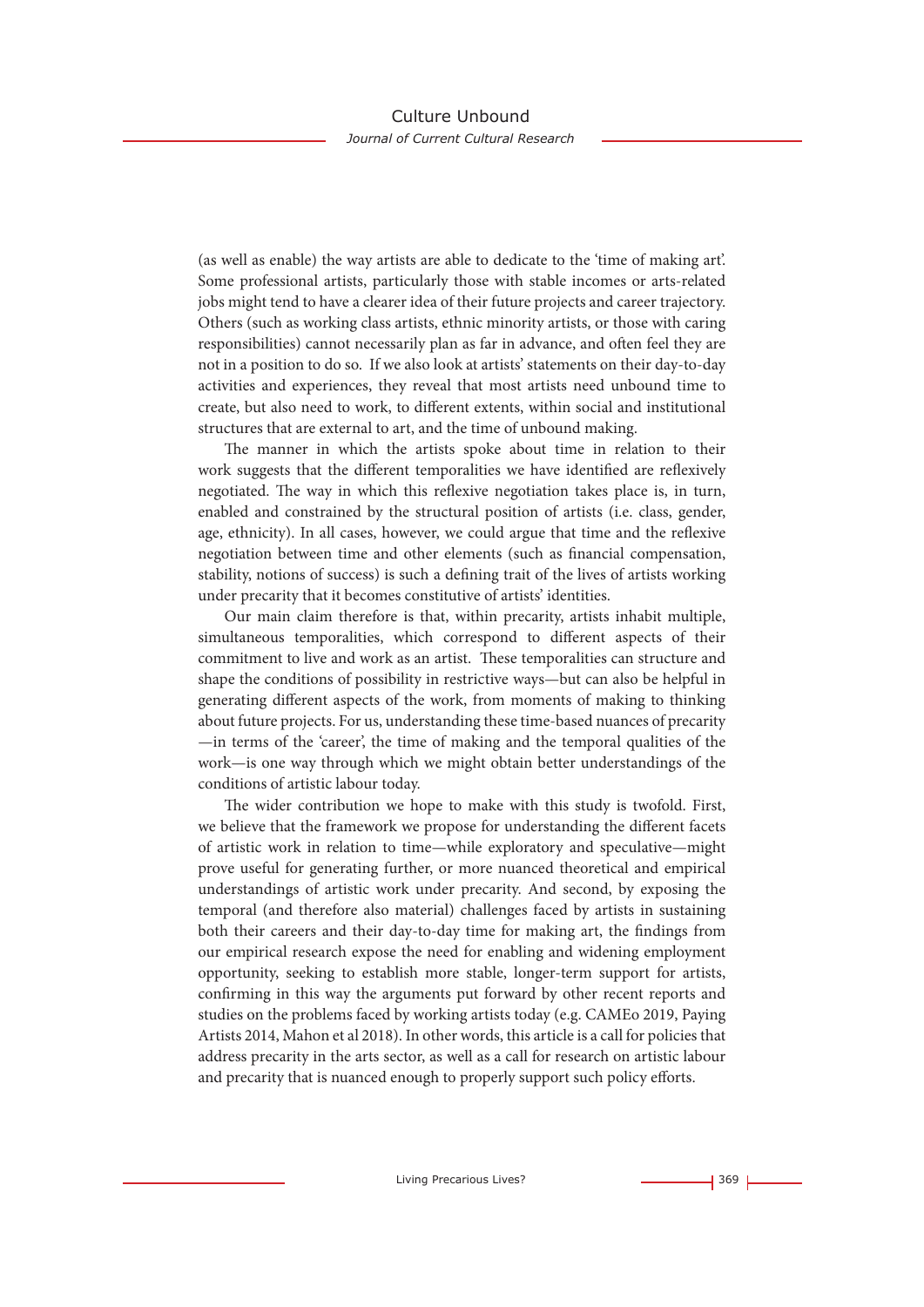**Paula Serafini** is Research Associate at the CAMEo Research Institute for Cultural and Media Economies at the University of Leicester. Her research interests include cultural production and cultural work, art and politics, and environmental politics. She is author of *Performance Action: The Politics of Art Activism* (2018) and co-editor of artWORK: Art, Labour and Activism (2017). E-mail: paula. serafini@leicester.ac.uk

**Mark Banks** is Professor in the School of Culture and Creative Arts at the University of Glasgow. He writes about cultural industries, work and cultural policy. He is the author of *The Politics of Cultural Work* (2007) and *Creative Justice: Cultural Industries, Work and Inequality* (2017). E-mail: Mark.Banks@glasgow. ac.uk

## **Notes**

1 Participants' names are pseudonyms.

## **References**

- Bain, Alison (2005): "Constructing an artistic identity", *Work, Employment and Society* 19:1, 25–46. https://doi.org/10.1177/0950017005051280
- Bain, Alison & Maclean, Heather (2013): "The Artistic Precariat", *Cambridge Journal of Regions, Economy and Society* 6:1, 93–111. https://doi.org/10.1093/cjres/  $rss020$
- Banks, Mark (2014): "Being in the Zone of Cultural Work", *Culture Unbound* 6, 241–262.
- Banks, Mark (2017): *Creative Justice: Cultural Industries, Work and Inequality*, London: Rowan and Littlefield International.
- Banks, Mark; Gill, Rosalind & Taylor, Stephanie (2013): "Introduction: Cultural Work, Time and Trajectory", M. Banks; R. Gill & S. Taylor (eds.) *Theorizing Cultural Work: Labour, Continuity and Change in the Cultural and Creative Industries,* London: Routledge, 1–16.

Becker, Howard (1982): *Art Worlds*, Berkeley: University of California Press.

- Benjamin, Walter (2008 [1936]): *The Work of Art in the Age of Mechanical Reproduc- tion*, translated by J.A. Underwood, London: Penguin.
- Bennett, Dawn (2009): "Academy and the Real World Developing realistic notions of career in the performing arts", *Arts & Humanities in Higher Education* 8:3, 309–327. https://doi.org/10.1177/1474022209339953

Bergson, Henri (2004): *Duration and Simultaneity*, Indianapolis, New York and Kansas City: The Bobbs-Merrill Company, Inc.

- Bourdieu, Pierre (1993): *The Field of Cultural Production: Essays on Art and Literature*, New York: Columbia University Press.
- Brook, Orian, O'Brien, David & Taylor, Mark (2016): *Panic! Social Class, Taste and Inequalities in the Cultural Industries*, http://createlondon.org/wp-content/ uploads/2018/04/Panic-Social-Class-Taste-and-Inequalities-in-the-Creative-Indu- stries1.pdf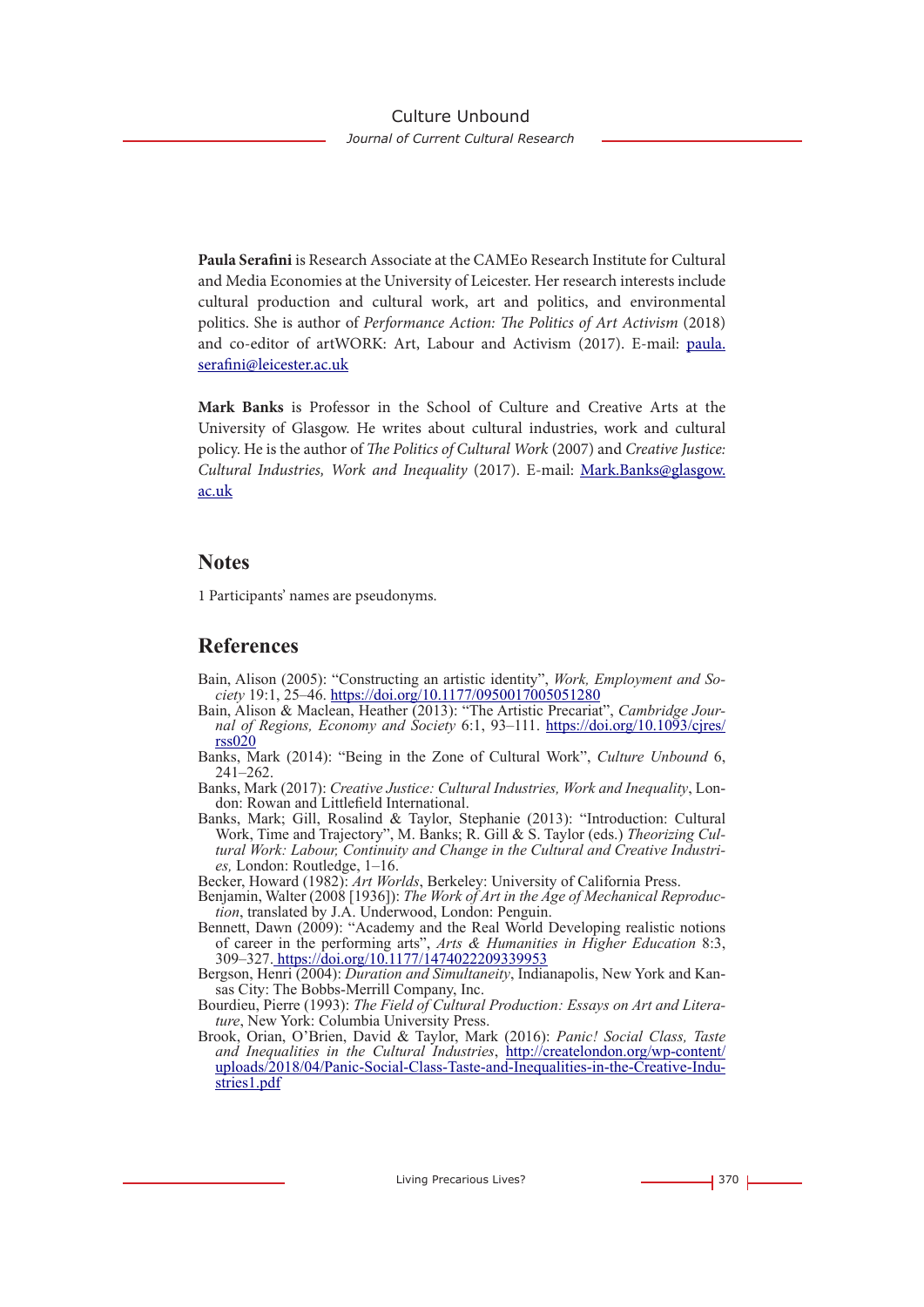Culture Unbound

*Journal of Current Cultural Research*

- CAMEo (2019): "It Takes a Region to Raise an Artist: Understanding the East Midlands" *Visual Arts Economy*, CAMEo Research Institute: Leicester.
- DCMS (2016): *DCMS Economic Estimates*, London: DCMS. https://www.gov.uk/ government/collections/dcms-sectors-economic-estimates
- de Peuter, Greig (2014): "Beyond the model worker: Surveying a creative precariat", *Culture Unbound* 6, 263–284.
- Dombrowski, André (2013): "Painting Time: Impressionism and the Modern Temporal Order", *Institute for Advanced Studies*, https://ias.edu/ideas/2013/dombrowski-time
- Eikhof, Doris & Warhurst, Chris (2013): "The Promised Land: Why Social Inequalities are Systemic in the Cultural Industries", *Employee Relations* 35:5, 495–508. https://doi.org/10.1108/ER-08-2012-0061
- Eshun. Kodwo (2003): "Further Considerations of Afrofuturism", *CR: The New Centennial Review* 3(2), 287–302.
- Frith, Simon & Horne, Howard (1987): Art into Pop, London: Methuen.
- Gerber, Alison (2017): *The Work of Art: Value in Creative Carriers.* Stanford: Stan-
- ford University Press.<br>Gill, Rosalind & Pratt, Andy (2008): "In the social factory? Immaterial labour, precariousness and cultural work", Theory, Culture and Society, 25:7–8, 1–30. https:// doi.org/10.1177/0263276408097794
- Hammersley, Martin & Atkinson, Paul (2007): *Ethnography. Principles in practice* (Third edition). London & New York: Routledge.
- Hardt, Michael & Negri, Antonio (2009): *Commonwealth*, Cambridge: Harvard Uni- veristy Press.
- Hewison, Kevin (2016) "Precarious Work", S. Edgell et al (eds.) T*he Sage Handbook of Sociology of Work and Employment*, London: Sage, 428–443.
- Ingold, Tim (2013): *Making: Anthropology, archaeology, art and architecture*, Lon- don & New York: Routledge.
- Kalleberg, Arne (2009) "Precarious Work, Insecure Workers: Employment Relations in Transition', *American Sociological Review*, 74: 1, 1–22
- Lee, Pamela (2004): *Chronophobia: On Time in the Arts in the 1960s*, Cambridge, MA: MIT Press.
- Lindström, Sofia (2016): "Artists and Multiple Job Holding—Breadwinning Work as Mediating Between Bohemian and Entrepreneurial Identities and Behavior", *Nordic Journal of Working Life Studies*, 6: 3, 43–58.
- Lingo, Elizabeth L. & Tepper, Steven J. (2013): "Looking Back, Looking Forward: Arts-Based Careers and Creative Work", *Work and Occupations*, 40:40, 337–363. https://doi.org/10.1177/0730888413505229

Lütticken, Sven (2010): "Transforming Time", *Grey Room*, 41, 24–47. https://doi.<br>
org/10.1162/GREY a 00009

- Mahon, Marie; McGrath Brian; Ó Laoire, Lillis & Collins, Patrick (2018): "Artists as workers in the rural; precarious livelihoods, sustaining rural futures", *Journal of Rural Studies*, 63: 271–279.
- McRobbie, Angela (2016): *Be Creative: Making a Living in the New Culture Industries*, Cambridge: Polity.
- Miller, Diana (2016): "Gender and the Artist Archetype: Understanding Gender Inequality in Artistic Careers", *Sociology Compass* 10:2, 119–131. https://doi. org/10.1111/soc4.12350
- Nagel, Alexander & Wood, Christopher (2010): *Anachronic Renaissance*, New York: Zone Books.
- Neilson, Brett & Rossiter, Ned (2005): "From Precarity to Precariousness and Back Again: Labour, Life and Unstable Networks", *The Fibreculture Journal*, 5. Available at http://five.fibreculturejournal.org/fcj-022-from-precarity-to-precariousnessand-back-again-labour-life-and-unstable-networks/